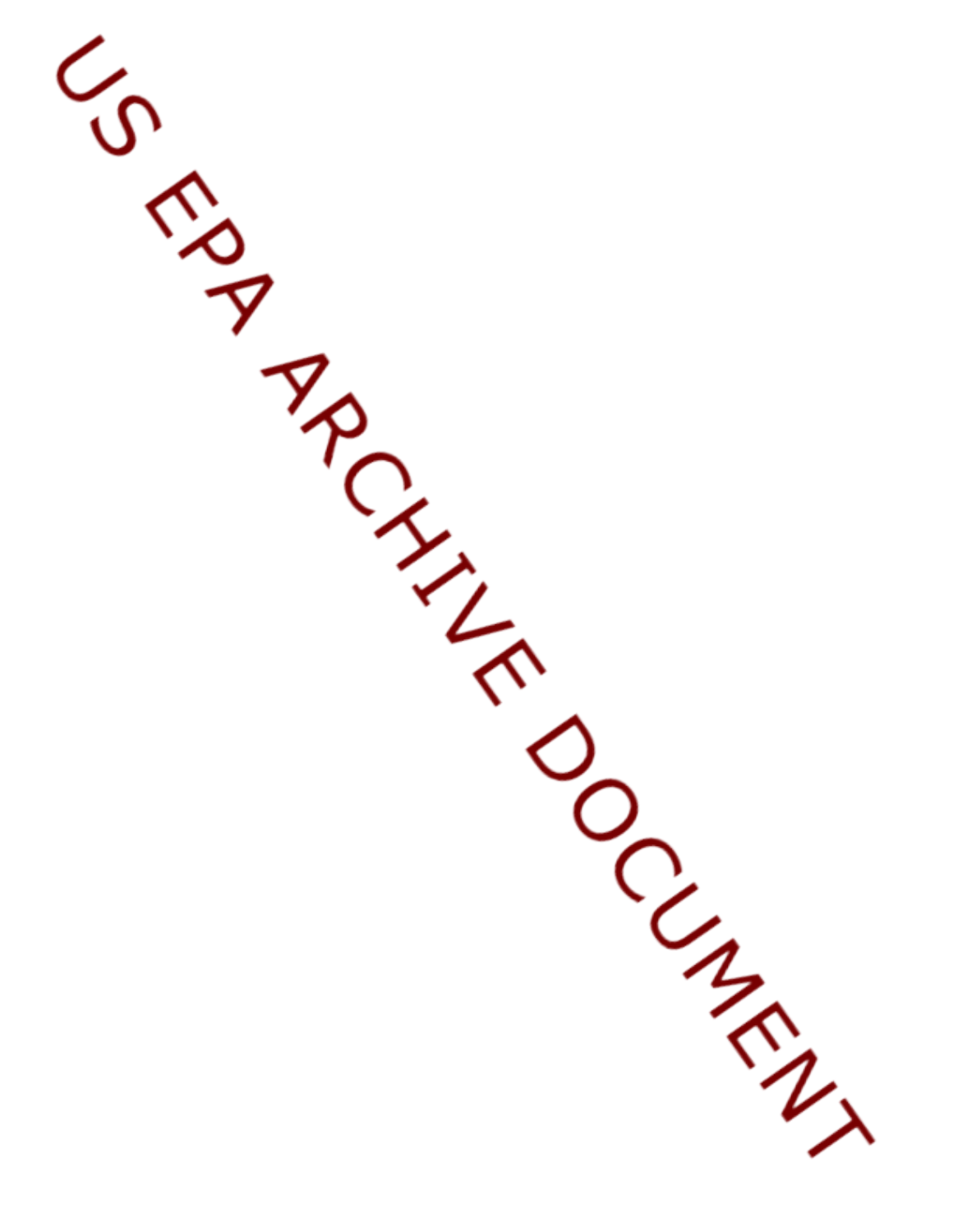

# **Environmental Technology Verification Program**

**Verification Test Plan**

# **Evaluation of Field Portable Measurement Technologies for Lead in Dust Wipes**



**Oak Ridge National Laboratory** 

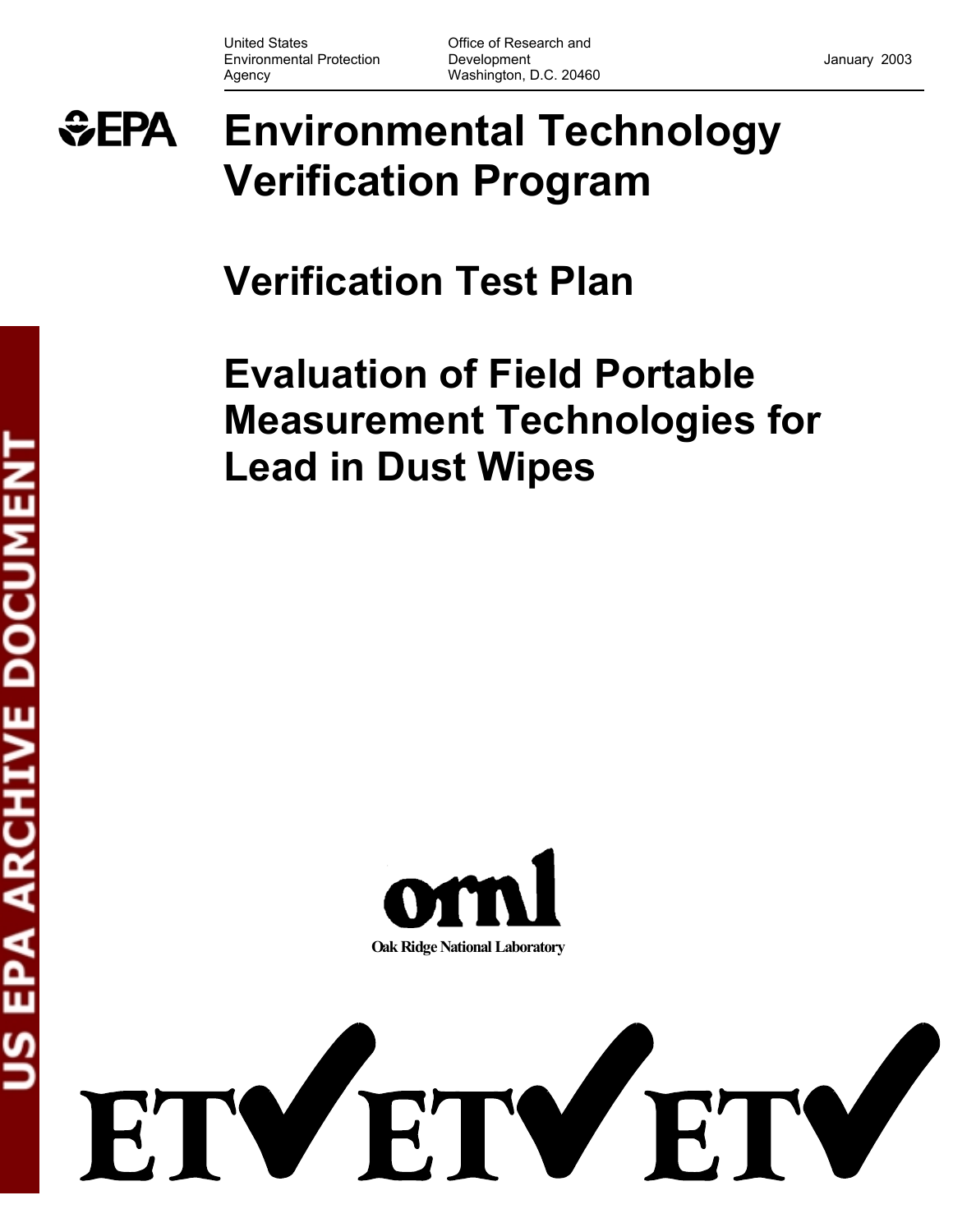## **APPROVAL SIGNATURES**

This document is intended to ensure that all aspects of the verification are documented, scientifically sound, and that operational procedures are conducted within quality assurance/quality control specifications and health and safety regulations.

The signatures of the individuals below indicate concurrence with, and agreement to operate compliance with, procedures specified in this document.

## **U. S. ENVIRONMENTAL PROTECTION AGENCY**

| <b>Project Manager:</b>      |                                    |             |
|------------------------------|------------------------------------|-------------|
|                              | <b>Eric Koglin</b>                 | <b>Date</b> |
| <b>ESD Quality Manager:</b>  |                                    |             |
|                              | <b>George Brilis</b>               | <b>Date</b> |
|                              | <b>BATTELLE MEMORIAL INSTITUTE</b> |             |
| <b>Project Lead:</b>         | <b>Jessica Sanford</b>             | <b>Date</b> |
|                              | OAK RIDGE NATIONAL LABORATORY      |             |
| <b>Project Manager:</b>      |                                    |             |
|                              | <b>Roger Jenkins</b>               | <b>Date</b> |
| <b>QA Specialist:</b>        | <b>Janet Wagner</b>                | <b>Date</b> |
|                              |                                    |             |
| <b>Statistician:</b>         | <b>Charles Bayne</b>               | <b>Date</b> |
| <b>ES&amp;H</b> Coordinator: |                                    |             |
|                              | <b>Fred Smith</b>                  | <b>Date</b> |
|                              | <b>TECHNOLOGY VENDOR</b>           |             |
| NITON, LLC:                  | <b>Jonathan Shein</b>              | <b>Date</b> |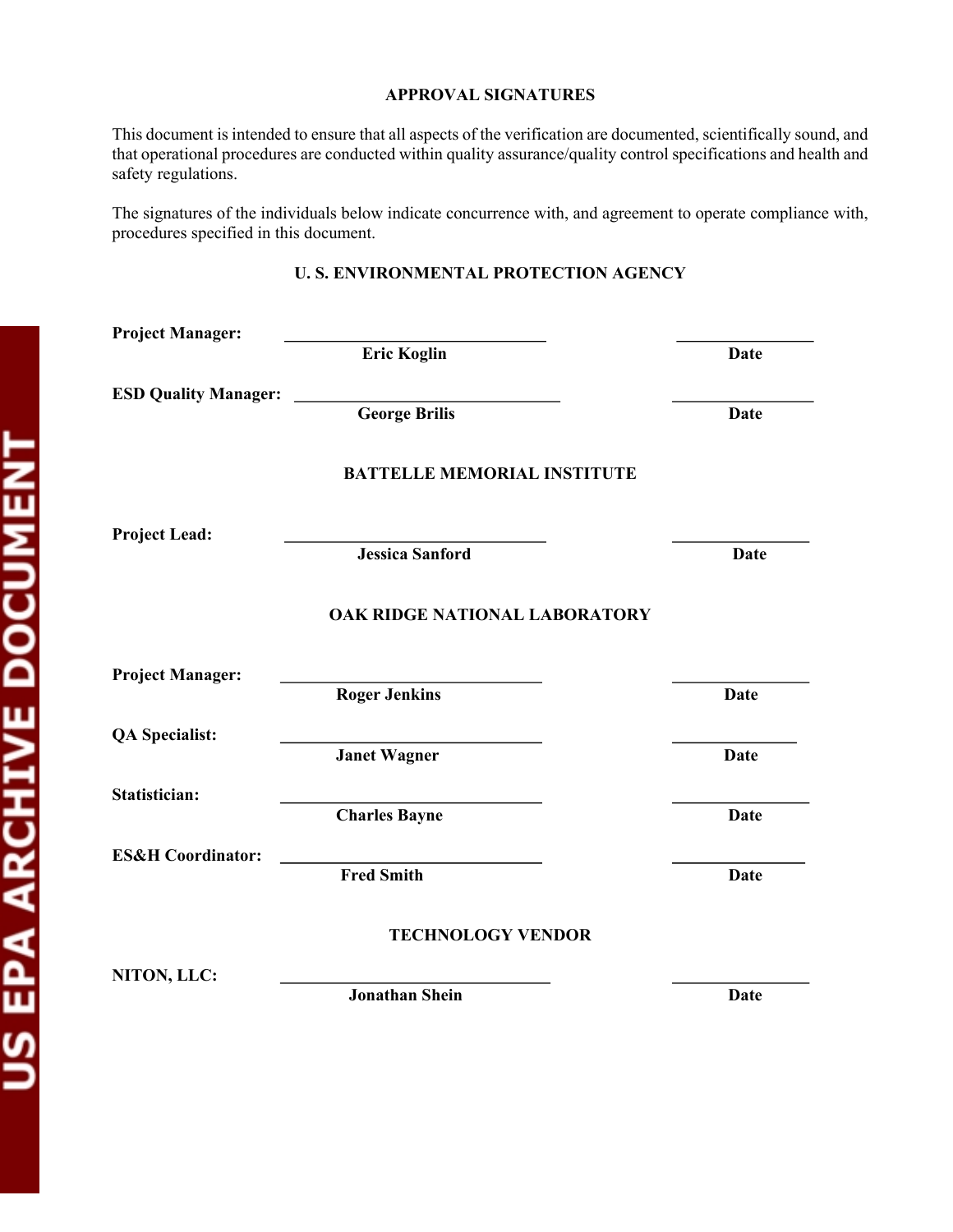# **Environmental Technology Verification Program**

# **Verification Test Plan**

# **Evaluation of Field Portable Measurement Technologies for Lead in Dust Wipes**

By:

Oak Ridge National Laboratory Oak Ridge, Tennessee 37831-6120

Prepared For:

Battelle Memorial Institute Columbus, Ohio 43201-2693

and

U.S. Environmental Protection Agency National Exposure Research Laboratory Las Vegas, NV 89193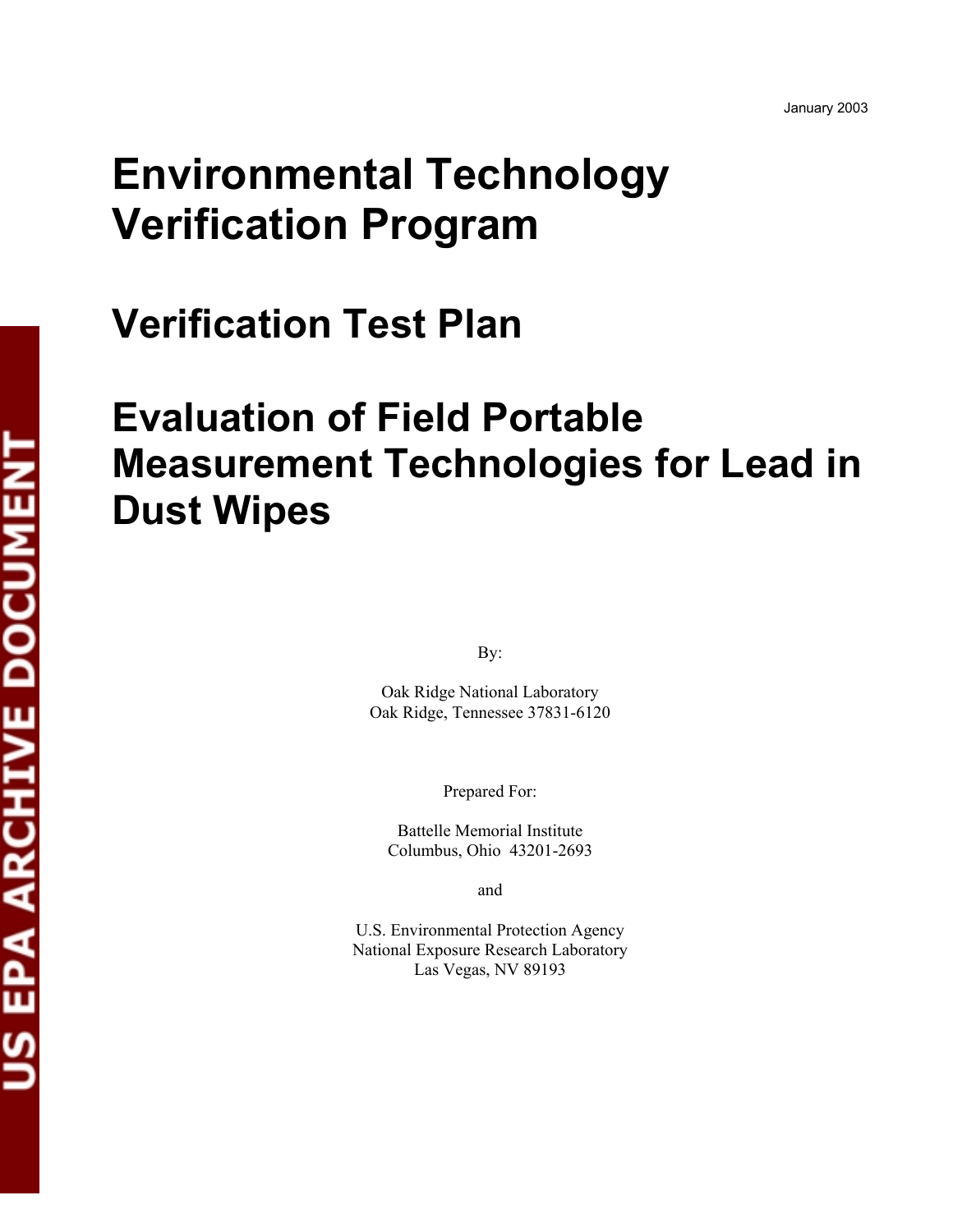# **TABLE OF CONTENTS**

| 1<br>1.1<br>1.2<br>1.3<br>1.4       | 1.3.1<br>1.3.2<br>1.3.3<br>1.3.4                                                                                                                                                                                                                                            |  |
|-------------------------------------|-----------------------------------------------------------------------------------------------------------------------------------------------------------------------------------------------------------------------------------------------------------------------------|--|
| 2<br>2.1<br>2.2                     |                                                                                                                                                                                                                                                                             |  |
| 3<br>3.1                            | TECHNOLOGY DESCRIPTION FINELLIPSE CONTROLLER SERVICES AND THE SERVICES SERVICES SERVICES SERVICES SERVICES SERVICES SERVICES SERVICES SERVICES SERVICES SERVICES SERVICES SERVICES SERVICES SERVICES SERVICES SERVICES SERVICE<br>3.1.1<br>3.1.2<br>3.1.3<br>3.1.4<br>3.1.5 |  |
| $\overline{4}$<br>4.1<br>4.2<br>4.3 | 4.2.1<br>4.2.2<br>4.2.3<br>Comparison of Field Technology Results to an NLLAP-Recognized Laboratory's Results 11<br>4.3.1<br>4.3.2                                                                                                                                          |  |
| 5<br>5.1<br>5.2<br>5.3<br>5.4       |                                                                                                                                                                                                                                                                             |  |
| 6<br>6.1<br>6.2<br>6.3<br>6.4       | 6.3.1<br>6.3.2<br>6.4.1<br>6.4.2                                                                                                                                                                                                                                            |  |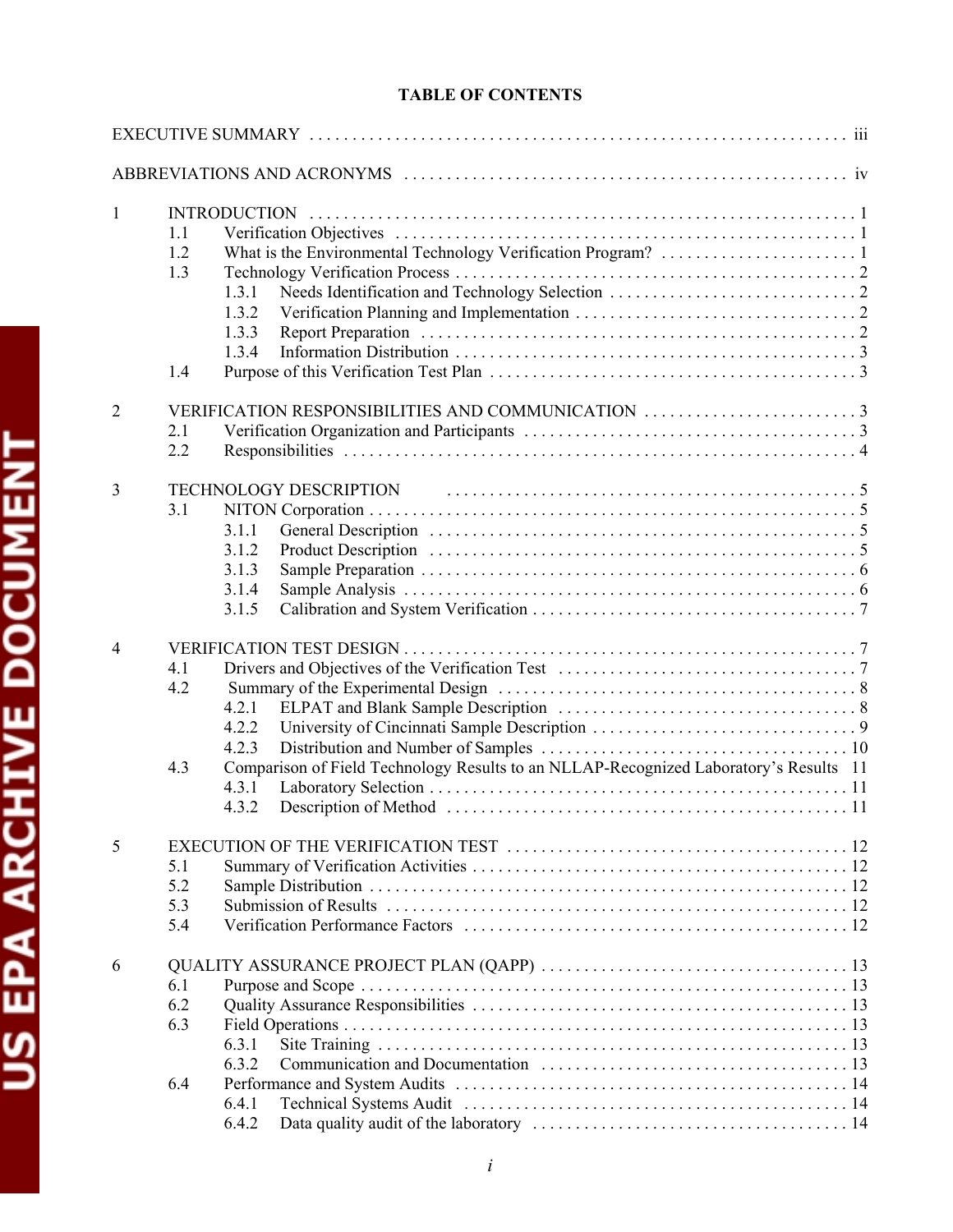| 6.5<br>6.5.1<br>6.5.2<br>6.5.3<br>6.5.4<br>6.6<br>6.7<br>6.8<br>6.9<br>6.9.1<br>6.9.2<br>6.9.2.4 Correlation Between Samples within a Concentration Set  16<br>6.9.3<br>7<br>7.1<br>7.2<br>7.3<br>7.4<br>7.5<br>Personal Protection (and according to the control of the control of the control of the control of the control of the control of the control of the control of the control of the control of the control of the control of the<br>7.6<br>7.7<br>7.8<br>7.9<br>7.10<br>7.11<br>7.12<br>7.13<br>Complaints |  | 6.4.3 |  |
|-------------------------------------------------------------------------------------------------------------------------------------------------------------------------------------------------------------------------------------------------------------------------------------------------------------------------------------------------------------------------------------------------------------------------------------------------------------------------------------------------------------------------|--|-------|--|
|                                                                                                                                                                                                                                                                                                                                                                                                                                                                                                                         |  |       |  |
|                                                                                                                                                                                                                                                                                                                                                                                                                                                                                                                         |  |       |  |
|                                                                                                                                                                                                                                                                                                                                                                                                                                                                                                                         |  |       |  |
|                                                                                                                                                                                                                                                                                                                                                                                                                                                                                                                         |  |       |  |
|                                                                                                                                                                                                                                                                                                                                                                                                                                                                                                                         |  |       |  |
|                                                                                                                                                                                                                                                                                                                                                                                                                                                                                                                         |  |       |  |
|                                                                                                                                                                                                                                                                                                                                                                                                                                                                                                                         |  |       |  |
|                                                                                                                                                                                                                                                                                                                                                                                                                                                                                                                         |  |       |  |
|                                                                                                                                                                                                                                                                                                                                                                                                                                                                                                                         |  |       |  |
|                                                                                                                                                                                                                                                                                                                                                                                                                                                                                                                         |  |       |  |
|                                                                                                                                                                                                                                                                                                                                                                                                                                                                                                                         |  |       |  |
|                                                                                                                                                                                                                                                                                                                                                                                                                                                                                                                         |  |       |  |
|                                                                                                                                                                                                                                                                                                                                                                                                                                                                                                                         |  |       |  |
|                                                                                                                                                                                                                                                                                                                                                                                                                                                                                                                         |  |       |  |
|                                                                                                                                                                                                                                                                                                                                                                                                                                                                                                                         |  |       |  |
|                                                                                                                                                                                                                                                                                                                                                                                                                                                                                                                         |  |       |  |
|                                                                                                                                                                                                                                                                                                                                                                                                                                                                                                                         |  |       |  |
|                                                                                                                                                                                                                                                                                                                                                                                                                                                                                                                         |  |       |  |
|                                                                                                                                                                                                                                                                                                                                                                                                                                                                                                                         |  |       |  |
|                                                                                                                                                                                                                                                                                                                                                                                                                                                                                                                         |  |       |  |
|                                                                                                                                                                                                                                                                                                                                                                                                                                                                                                                         |  |       |  |
|                                                                                                                                                                                                                                                                                                                                                                                                                                                                                                                         |  |       |  |
|                                                                                                                                                                                                                                                                                                                                                                                                                                                                                                                         |  |       |  |
|                                                                                                                                                                                                                                                                                                                                                                                                                                                                                                                         |  |       |  |
|                                                                                                                                                                                                                                                                                                                                                                                                                                                                                                                         |  |       |  |
|                                                                                                                                                                                                                                                                                                                                                                                                                                                                                                                         |  |       |  |
|                                                                                                                                                                                                                                                                                                                                                                                                                                                                                                                         |  |       |  |
|                                                                                                                                                                                                                                                                                                                                                                                                                                                                                                                         |  |       |  |
|                                                                                                                                                                                                                                                                                                                                                                                                                                                                                                                         |  |       |  |
|                                                                                                                                                                                                                                                                                                                                                                                                                                                                                                                         |  |       |  |
|                                                                                                                                                                                                                                                                                                                                                                                                                                                                                                                         |  |       |  |
|                                                                                                                                                                                                                                                                                                                                                                                                                                                                                                                         |  |       |  |
|                                                                                                                                                                                                                                                                                                                                                                                                                                                                                                                         |  |       |  |
|                                                                                                                                                                                                                                                                                                                                                                                                                                                                                                                         |  |       |  |
|                                                                                                                                                                                                                                                                                                                                                                                                                                                                                                                         |  |       |  |
|                                                                                                                                                                                                                                                                                                                                                                                                                                                                                                                         |  |       |  |
|                                                                                                                                                                                                                                                                                                                                                                                                                                                                                                                         |  |       |  |
|                                                                                                                                                                                                                                                                                                                                                                                                                                                                                                                         |  |       |  |
|                                                                                                                                                                                                                                                                                                                                                                                                                                                                                                                         |  |       |  |
|                                                                                                                                                                                                                                                                                                                                                                                                                                                                                                                         |  |       |  |

7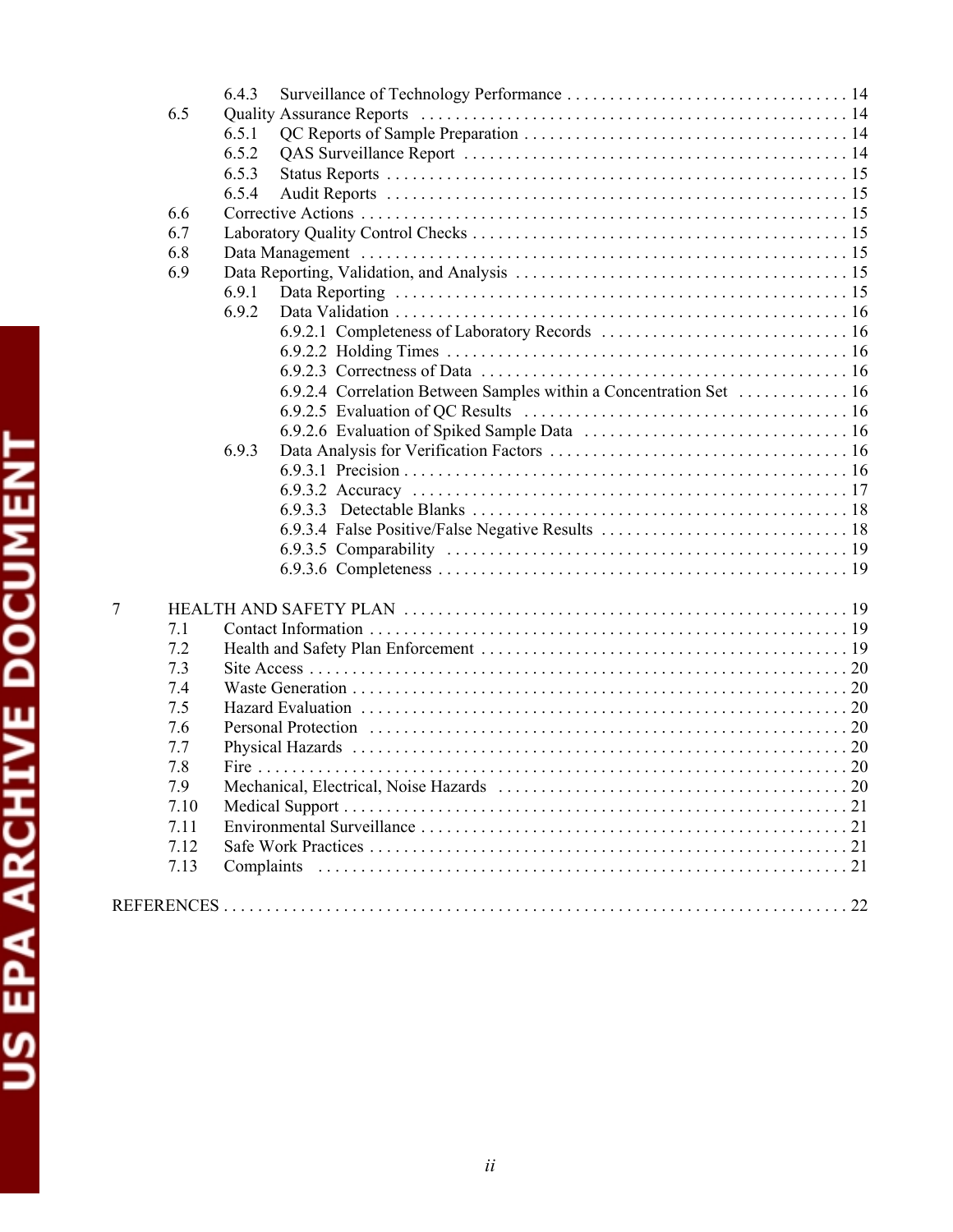#### **EXECUTIVE SUMMARY**

EPA created the Environmental Technology Verification (ETV) Program to facilitate the deployment of innovative technologies through performance verification and information dissemination. The goal of the ETV Program is to further environmental protection by substantially accelerating the acceptance and use of improved and cost-effective technologies. The ETV Program is intended to assist and inform those involved in the design, distribution, permitting, and purchase of environmental technologies. The verification study described in this test plan will be conducted by the Advanced Monitoring Systems Center (AMS), one of six Centers of the ETV program. The AMS Center is administered by the EPA's National Exposure Research Laboratory. The Oak Ridge National Laboratory (ORNL) will serve as the verification organization for the test.

This is a verification test of a commercially available x-ray fluorescence instruments (XRF) capable of measuring lead in dust wipe samples. This test will be the third round of testing for lead in dust wipe measurement technologies. In November 2001, four technologies were tested in Hartford, CT. In January 2002, one technology was tested in Oak Ridge, TN. The experimental design described in this test plan is the same as the previous two tests. The vendor will blindly analyze 160 dust wipe samples containing known amounts of lead, ranging in concentration from  $\leq 2$  to 1,500  $\mu$ g/wipe. The experimental design is particularly focused on important clearance standards, such as those identified in 40 CFR Part  $745.227(e)(8)(viii)$  of 40  $\mu$ g/ft<sup>2</sup> for floors, 250  $\mu$ g/ft<sup>2</sup> for window sills, and 400  $\mu$ g/ft<sup>2</sup> for window troughs. The samples will include wipes archived from the Environmental Lead Proficiency Analytical Testing Program (ELPAT). These samples have been prepared from dust collected in households in North Carolina and Wisconsin. Also, samples were acquired from the University of Cincinnati and archived from the first round of testing. These dust wipe samples were prepared from National Institute of Standards and Technology (NIST) Standard Reference Materials (SRMs).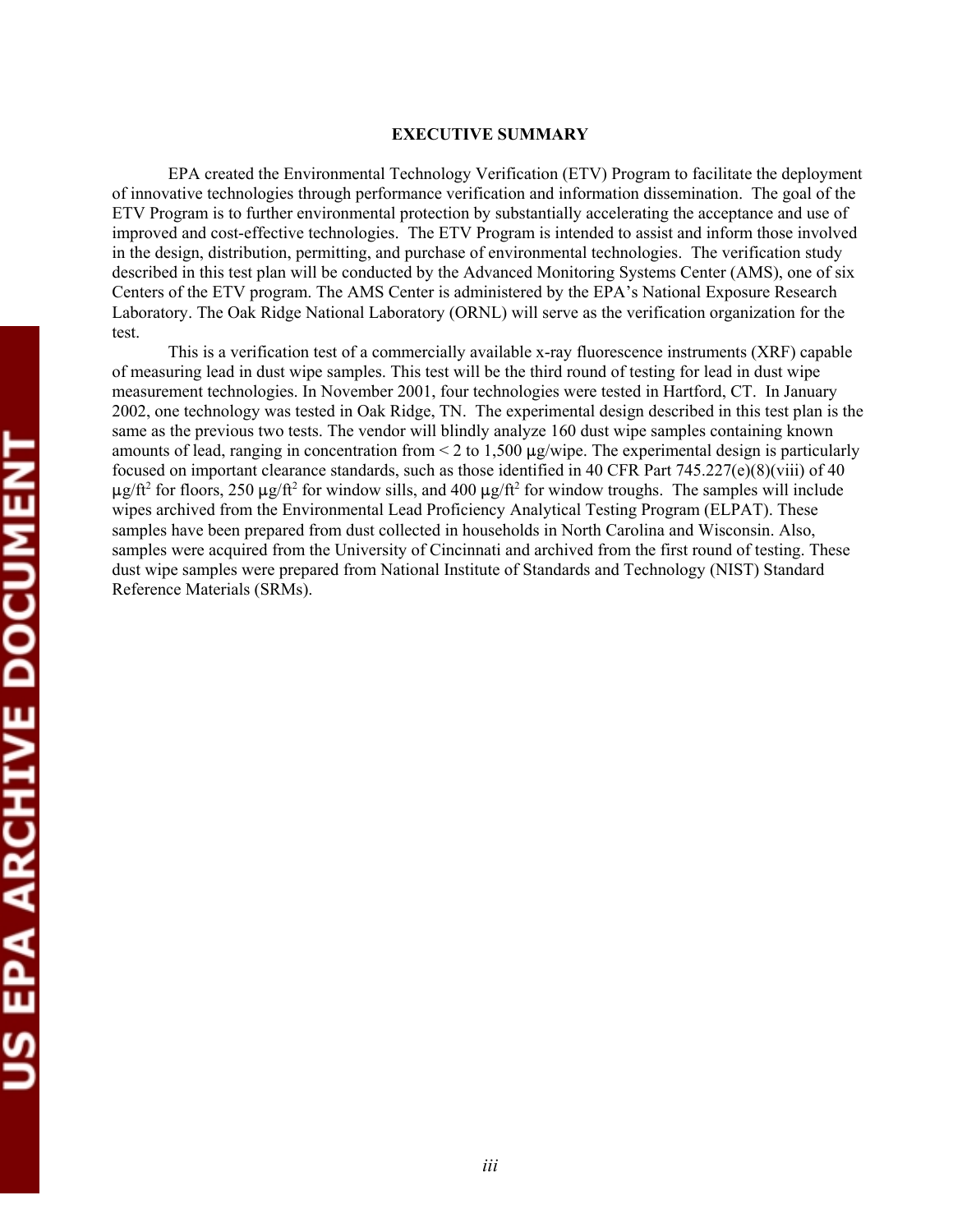# **ABBREVIATIONS AND ACRONYMS**

| AIHA             | American Industrial Hygiene Association                    |
|------------------|------------------------------------------------------------|
| <b>AMS</b>       | <b>Advanced Monitoring Systems Center, ETV</b>             |
| <b>ASTM</b>      | American Society for Testing and Materials                 |
| <b>BASP</b>      | Big-Area Silicon PIN-diode detector                        |
| <b>BMI</b>       | <b>Battelle Memorial Institute</b>                         |
| <b>CDC</b>       | Centers for Disease Control and Prevention                 |
| <b>CFR</b>       | Code of Federal Regulations                                |
| CL               | clearance level                                            |
| <b>EDXRF</b>     | energy dispersive x-ray fluorescence                       |
| <b>ELPAT</b>     | Environmental Lead Proficiency Analytical Testing program  |
| <b>EPA</b>       | U. S. Environmental Protection Agency                      |
| <b>ESH&amp;Q</b> | Environmental Safety, Health, and Quality                  |
| <b>ETV</b>       | <b>Environmental Technology Verification Program</b>       |
| <b>ETVR</b>      | <b>Environmental Technology Verification Report</b>        |
| fn               | false negative result                                      |
| fp               | false positive result                                      |
| <b>HASP</b>      | Health and Safety Plan                                     |
| <b>ICP-AES</b>   | Inductively coupled plasma-atomic emission spectrometry    |
| <b>NERL</b>      | National Exposure Research Laboratory, U.S. EPA            |
| <b>NIOSH</b>     | National Institute for Occupational Safety and Health, CDC |
| <b>NIST</b>      | National Institute of Standards & Technology               |
| <b>NLLAP</b>     | National Lead Laboratory Accreditation Program, U.S. EPA   |
| <b>OPPT</b>      | Office of Pollution Prevention and Toxics, U.S. EPA        |
| <b>ORNL</b>      | Oak Ridge National Laboratory                              |
| <b>PPE</b>       | personal protective equipment                              |
| QA               | quality assurance                                          |
| QAPP             | Quality Assurance Project Plan                             |
| QAS              | <b>ORNL Quality Assurance Specialist</b>                   |
| QC               | quality control                                            |
| <b>RSD</b>       | relative standard deviation                                |
| <b>RTI</b>       | Research Triangle Institute                                |
| <b>SD</b>        | standard deviation                                         |
| <b>SRM</b>       | <b>Standard Reference Material</b>                         |
| UC               | University of Cincinnati                                   |
| <b>XRF</b>       | x-ray fluorescence instrument                              |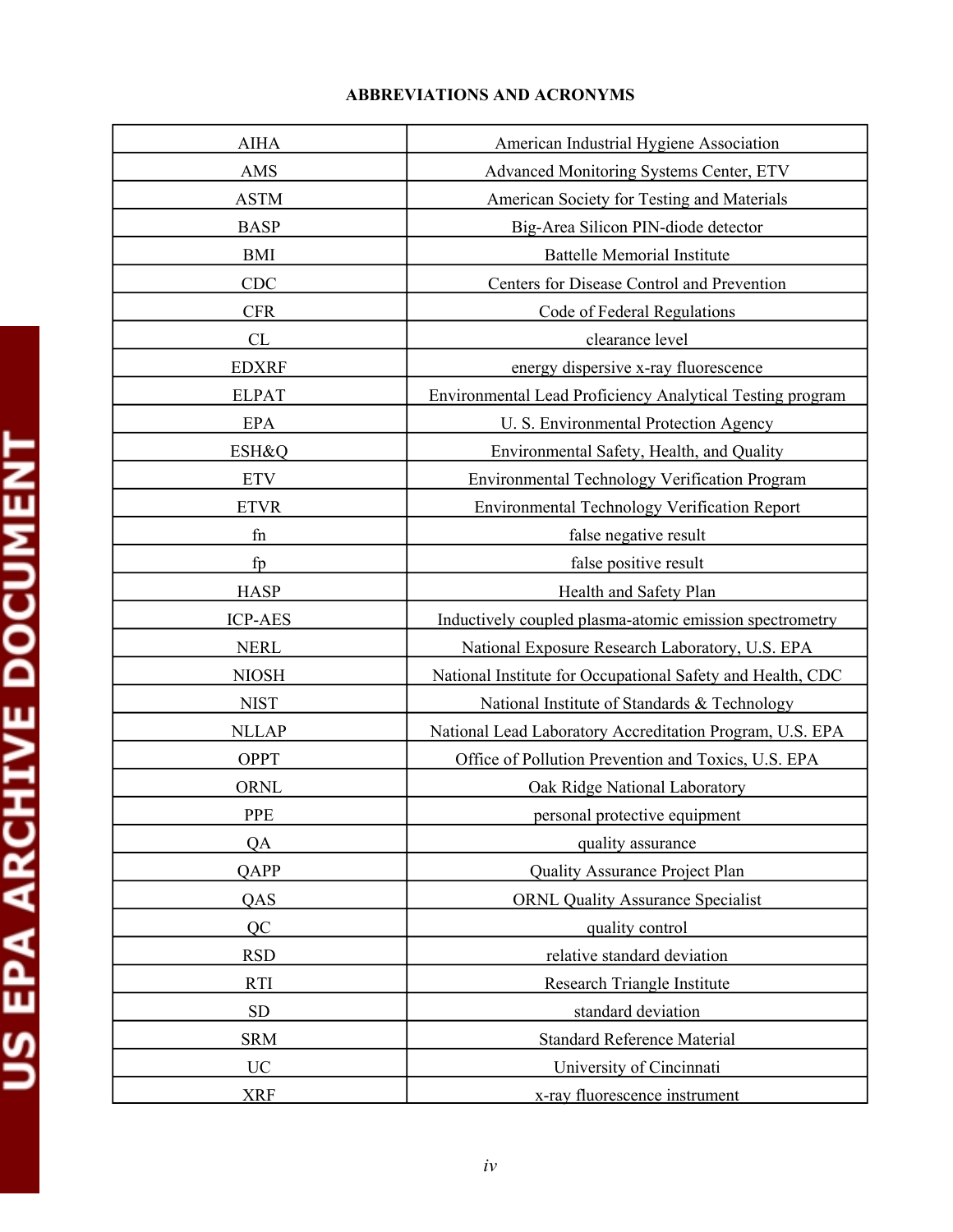#### **1 INTRODUCTION**

This chapter discusses the purpose of the verification and the verification test plan, describes the elements of the verification test plan, and provides an overview of the Environmental Technology Verification (ETV) Program and the technology verification process.

#### 1.1 Verification Objectives

The purpose of this verification test is to evaluate the performance of commercially available field analytical technologies for analyzing dust wipe samples for lead. Specifically, this plan defines the following elements of the verification test:

- Roles and responsibilities of verification test participants;
- Procedures governing verification test activities such as sample collection, preparation, analysis, data collection, and interpretation;
- Experimental design of the verification test;
- Quality assurance (QA) and quality control (QC) procedures for conducting the verification and for assessing the quality of the data generated from the verification; and,
- Health and safety requirements for performing the verification test.

#### 1.2 What is the Environmental Technology Verification Program?

The U.S. Environmental Protection Agency (EPA) created the Environmental Technology Verification Program (ETV) to facilitate the deployment of innovative or improved environmental technologies through performance verification and dissemination of information. The goal of the ETV Program is to further environmental protection by substantially accelerating the acceptance and use of improved and cost-effective technologies. ETV seeks to achieve this goal by providing high-quality, peerreviewed data on technology performance to those involved in the design, distribution, financing, permitting, purchase, and use of environmental technologies.

ETV works in partnership with recognized standards and testing organizations and stakeholder groups consisting of regulators, buyers, and vendor organizations, with the full participation of individual technology vendors. The program evaluates the performance of innovative technologies by developing verification test plans that are responsive to the needs of stakeholders, conducting field or laboratory tests (as appropriate), collecting and analyzing data, and preparing peer-reviewed reports. All evaluations are conducted in accordance with rigorous quality assurance (QA) protocols to ensure that data of known and adequate quality are generated and that the results are defensible.

ETV is a voluntary program that seeks to provide objective performance information to all of the participants in the environmental marketplace and to assist them in making informed technology decisions. ETV does not rank technologies or compare their performance, label or list technologies as acceptable or unacceptable, seek to determine "best available technology," or approve or disapprove technologies. The program does not evaluate technologies at the bench or pilot scale and does not conduct or support research. Rather, it conducts and reports on testing designed to describe the performance of technologies under a range of environmental conditions and matrices.

The program now operates six Centers covering a broad range of environmental areas. ETV began with a 5-year pilot phase (1995–2000) to test a wide range of partner and procedural alternatives in various pilot areas, as well as the true market demand for and response to such a program. In the Centers, EPA utilizes the expertise of partner "verification organizations" to design efficient processes for conducting performance tests of innovative technologies. These expert partners are both public and private organizations, including federal laboratories, states, industry consortia, and private sector entities. Verification organizations oversee and report verification activities based on testing and QA protocols developed with input from all major stakeholder/customer groups associated with the technology area. The verification test described in this plan will be administered by the Advanced Monitoring Systems (AMS) Center, with Oak Ridge National Laboratory (ORNL) serving as the verification organization. (To learn more about ETV, visit ETV's Web site at www.epa.gov/etv and ORNL's web site at www.ornl.gov/etv). The AMS Center is administered by EPA's National Exposure Research Laboratory (NERL).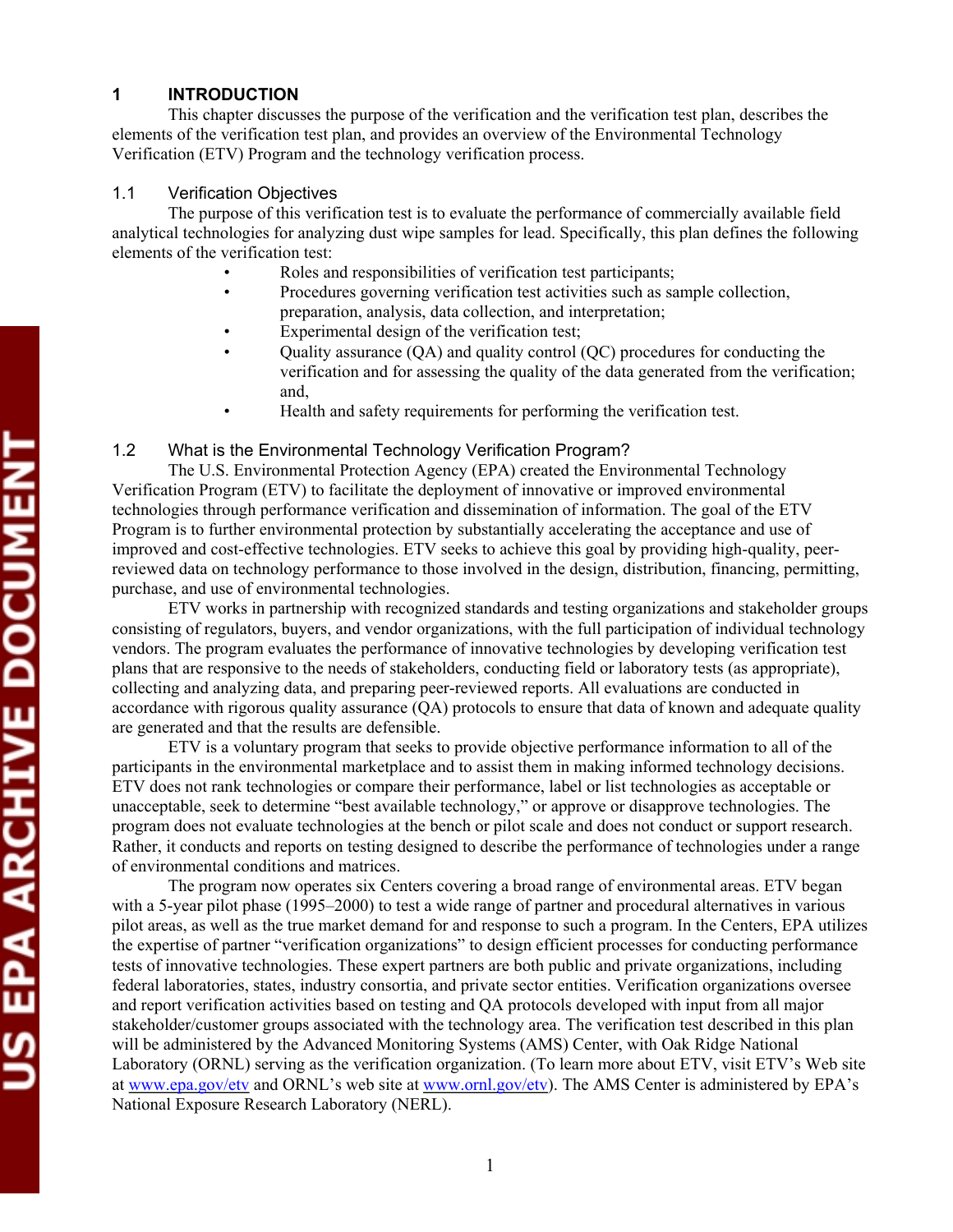# 1.3 Technology Verification Process

The technology verification process is intended to serve as a template for conducting technology verifications that will generate high quality data which can be used to verify technology performance. Four key steps are inherent in the process:

- Needs identification and technology selection;
- Verification test planning and implementation;
- Report preparation;
- Information distribution.

# *1.3.1 Needs Identification and Technology Selection*

The first step in the technology verification process is to determine technology needs of the usercommunity (typically state and Federal regulators and the regulated community). Each Center utilizes stakeholder groups. Members of the stakeholder groups come from EPA, the Departments of Energy and Defense, industry, and state regulatory agencies. The stakeholders are invited to identify technology needs and to assist in finding technology vendors with commercially available technologies that meet the needs. Once a technology need is established, a search is conducted to identify suitable technologies. The technology search and identification process consists of reviewing responses to *Commerce Business Daily*  announcements, searches of industry and trade publications, attendance at related conferences, and leads from technology vendors. The following criteria are used to determine whether a technology is a good candidate for the verification:

- Meets user needs
- May be used in the field or in a mobile laboratory
- Applicable to a variety of environmentally impacted sites
- High potential for resolving problems for which current methods are unsatisfactory
- Costs are competitive with current methods
- Performance is better than current methods in areas such as data quality, sample preparation, or analytical turnaround
- Uses techniques that are easier and safer than current methods
- Is commercially available and field-ready.

For this verification test of lead measurement technologies, ORNL has assembled a technical panel of the nation's experts in this field. The technical panel includes representation from the U.S. Department of Housing and Urban Development, the National Institute for Occupational Safety and Health, the National Institute of Standards and Technology, Research Triangle Institute, the American Industrial Hygiene Association, the Massachusetts Childhood Lead Poisoning and Prevention Program, and several EPA offices, including the Office of Pollution Prevention and Toxics (OPPT).

# *1.3.2 Verification Planning and Implementation*

After a vendor agrees to participate, EPA, the Verification Organization, and the vendor meet to discuss each participants responsibilities in the verification process. In addition, the following issues are addressed:

- Site selection. Identifying sites that will provide the appropriate physical or chemical environment, including contaminated media
- Determining logistical and support requirements (for example, field equipment, power and water sources, mobile laboratory, communications network)
- Arranging analytical and sampling support
- Preparing and implementing a verification test plan that addresses the experimental design, sampling design, QA/QC, health and safety considerations, scheduling of field and laboratory operations, data analysis procedures, and reporting requirements

# *1.3.3 Report Preparation*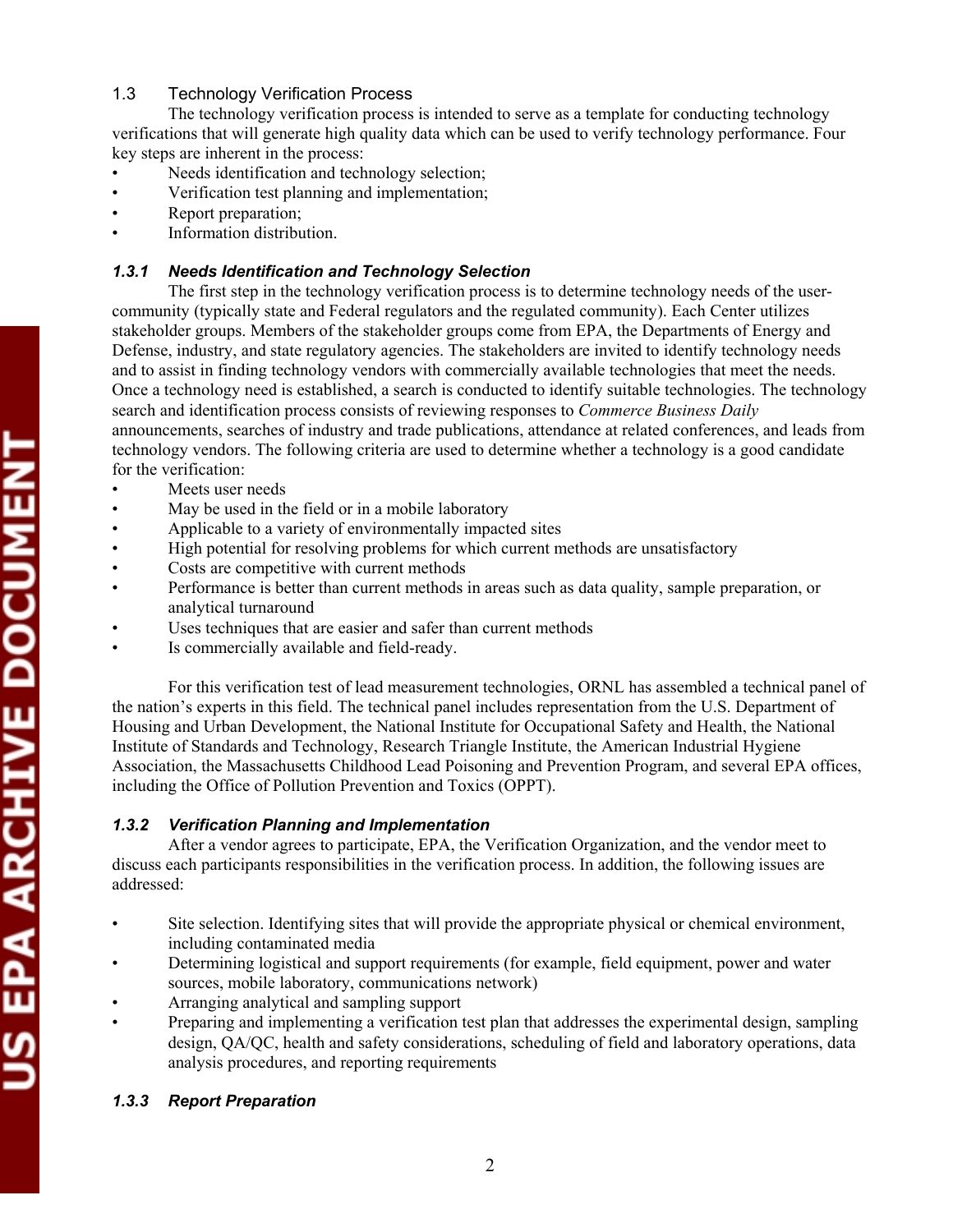Innovative technologies are evaluated independently and, when possible, against conventional technologies. The technologies being verified are operated by the vendors in the presence of independent observers. The observers are EPA staff, technical panel staff and from a independent third-party organization. The data generated during the verification test are used to evaluate the capabilities, limitations, and field applications of each technology. A data summary and detailed evaluation of each technology are published in an Environmental Technology Verification Report (ETVR). The original complete data set is available upon request.

An important component of the ETVR is the Verification Statement, which consists of three to five pages, using the performance data contained in the report, are issued by EPA and appear on the ETV Internet Web page. The Verification Statement is signed by representatives of EPA and ORNL.

#### *1.3.4 Information Distribution*

Producing the ETVR and the Verification Statement represents a first step in the ETV outreach efforts. ETV gets involved in many activities to showcase the technologies that have gone through the verification process. The Program is represented at many environmentally-related technical conferences and exhibitions. ETV representatives also participate in panel sessions at major technical conferences. ETV maintains a traveling exhibit that describes the program, displays the names of the companies that have had technologies verified, and provides literature and reports.

We have been taking advantage of the Web by making the ETVRs available for downloading to anyone interested. The ETVRs and the Verification Statements are available in Portable Document Format (.pdf) on the ETV Web site (http://www.epa.gov/etv).

# 1.4 Purpose of this Verification Test Plan

The purpose of the verification test plan is to describe the procedures that will be used to verify the performance goals of the technologies participating in this verification. This document incorporates the QA/QC elements needed to provide data of appropriate quality sufficient to reach a credible position regarding performance. This is not a method validation study, nor does it represent every environmental situation which may be appropriate for these technologies. But it will provide data of sufficient quality to make a judgement about the application of the technology under conditions similar to those encountered in the field under normal conditions.

This test plan was developed based on the first round of testing which occurred in November 2001 in Hartford, CT (four technologies) and the second round of testing which occurred in January 2002 in Oak Ridge, TN (one technology).

# **2 VERIFICATION RESPONSIBILITIES AND COMMUNICATION**

This section identifies the organizations involved in this verification test and describes the primary responsibilities of each organization. It also describes the methods and frequency of communication that will be used in coordinating the verification activities.

# 2.1 Verification Organization and Participants

Participants in this verification are listed in Table 2-1. The specific responsibilities of each verification participant are discussed in Section 2.3 This verification test is being coordinated by the Oak Ridge National Laboratory (ORNL) under the direction of Battelle Memorial Institute (BMI) and the EPA's Office of Research and Development, National Exposure Research Laboratory. EPA and BMI's role is to administer the verification program. ORNL's role is to provide technical and administrative leadership and support in conducting the verification.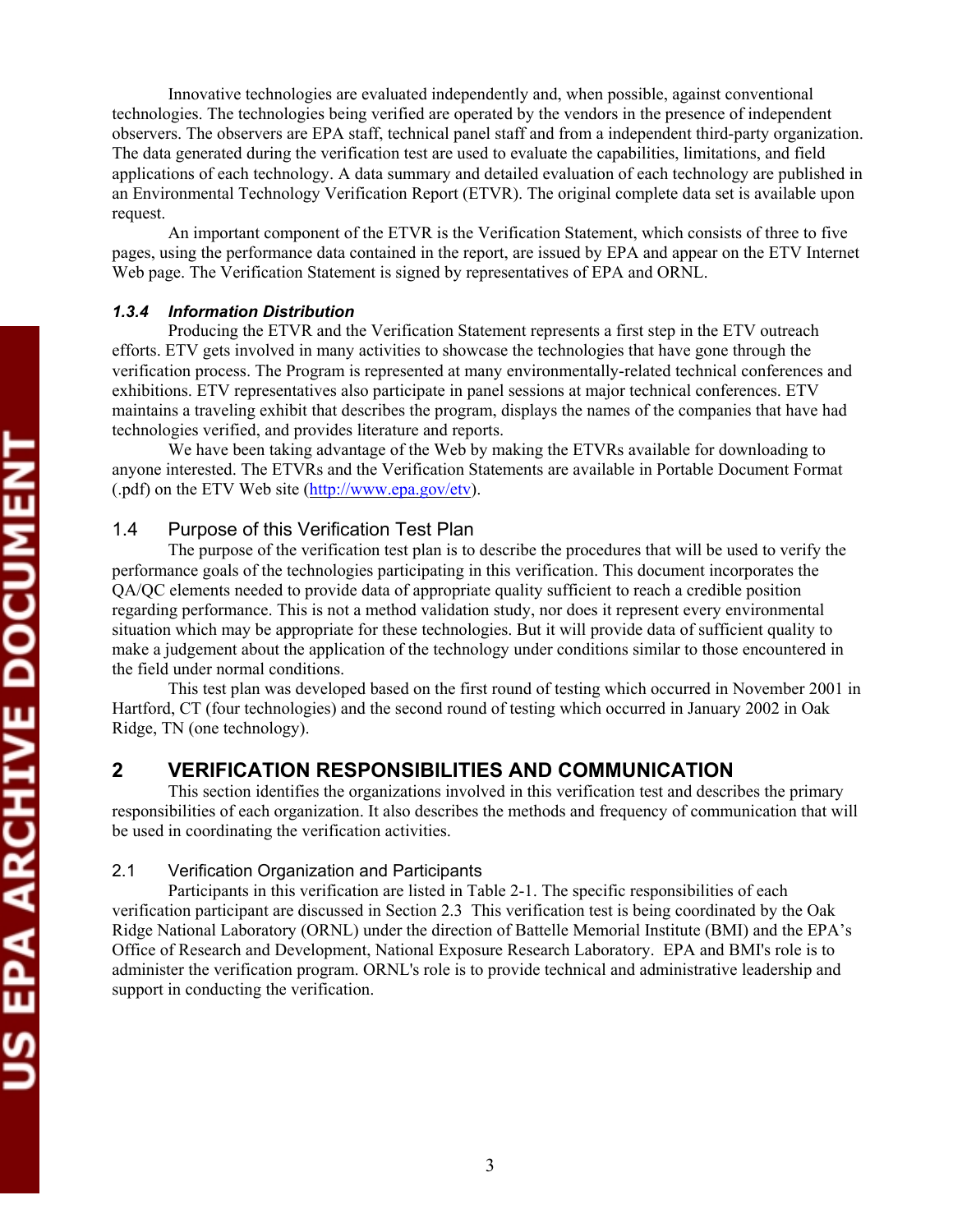|  | Table 2-1. Verification Participants in the Lead in Dust Field Analytical Technology Verification Test |  |  |  |  |
|--|--------------------------------------------------------------------------------------------------------|--|--|--|--|
|--|--------------------------------------------------------------------------------------------------------|--|--|--|--|

| Organization | <b>Point(s) of Contact</b> | Role |
|--------------|----------------------------|------|
|              |                            |      |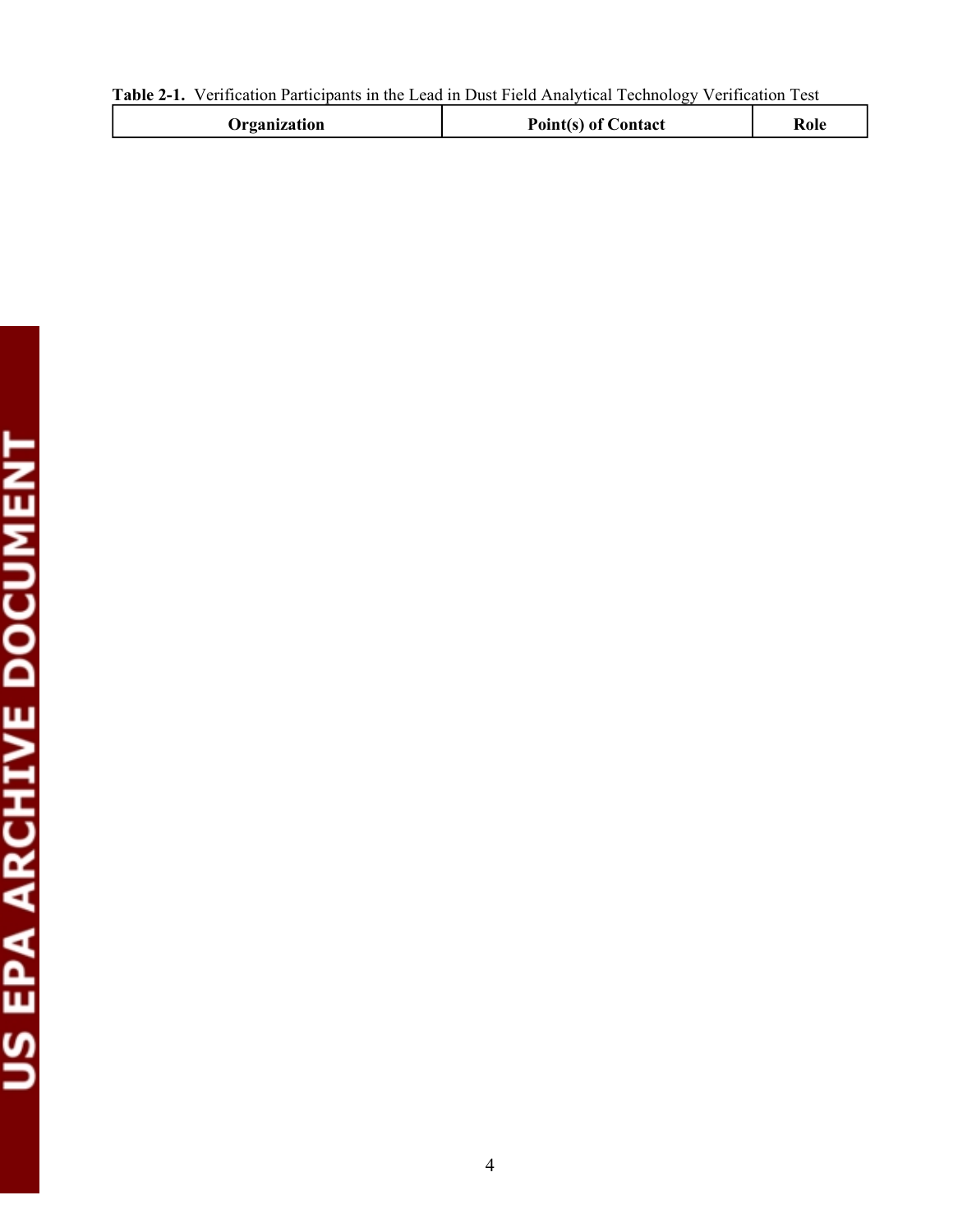|              | Bethel Va<br>Bldg. 4500<br>Oak Ridge, T                                                       |
|--------------|-----------------------------------------------------------------------------------------------|
|              | <b>Battelle Mem</b><br><b>Statistics and Data Anal</b><br>Battelle<br>505 Kin<br>Columbus, Ol |
|              | U.S.<br>National Exposure<br>Environmental<br>P.O. Bo<br>Las Vegas, N                         |
|              | NITO <sub>1</sub><br>900 Middlese<br>Billerica,                                               |
|              | Data<br>4388 Glendale<br>Cincinnati,                                                          |
| $\mathbf{E}$ | <b>U.S. EPA</b><br>11 Techno<br>North Chelmsford                                              |
|              | 2.2<br>Responsibilitie<br>The following i<br>section, the term "vende                         |
| ē            | The Vendor, in consulta<br>verification test:                                                 |
|              |                                                                                               |
| É            |                                                                                               |
|              | ORNL has responsibilit                                                                        |
| _<br>ഗ       |                                                                                               |

| <b>Oak Ridge National Laboratory</b><br>P.O. Box 2008<br><b>Bethel Valley Road</b><br>Bldg. 4500S, MS-6120<br>Oak Ridge, TN 37831-6120                                  | Project Manager: Roger Jenkins<br>phone: (865) 574-4871<br>fax: (865) 576-7956<br>jenkinsra@ornl.gov     | verification<br>organization       |
|-------------------------------------------------------------------------------------------------------------------------------------------------------------------------|----------------------------------------------------------------------------------------------------------|------------------------------------|
| <b>Battelle Memorial Institute</b><br><b>Statistics and Data Analysis Systems Department</b><br><b>Battelle Columbus</b><br>505 King Avenue<br>Columbus, OH, 43201-2693 | Project Lead: Jessica Sanford<br>phone: (614) 424-4998<br>fax: (614) 424-4250<br>Sanford@battelle.org    | <b>BMI</b> project<br>management   |
| <b>U.S. EPA</b><br>National Exposure Research Laboratory<br><b>Environmental Science Division</b><br>P.O. Box 93478<br>Las Vegas, NV 89193-3478                         | Project Officer: Eric Koglin<br>phone: (702) 798-2332<br>fax: (702) 798-2107<br>koglin. eric@epa.gov     | EPA project<br>management          |
| NITON, LLC<br>900 Middlesex Tpk., Bldg. 8<br>Billerica, MA 01821                                                                                                        | <b>Contact:</b> Jonathan Shein<br>phone: (978) 670-7460<br>fax: (978) 670-7430<br>jjshein@niton.com      | technology<br>vendor               |
| <b>DataChem</b><br>4388 Glendale-Milford Road<br>Cincinnati, Ohio 45242                                                                                                 | <b>Contact: Dixie Yockey</b><br>phone: (513) 733-5336<br>fax: (513) 733-5347<br>dyockey@datachemlabs.com | NLLAP-<br>recognized<br>laboratory |
| <b>U.S. EPA Region 1</b><br>11 Technology Drive<br>North Chelmsford, MA 01863-2431                                                                                      | <b>Contact: Paul Carroll</b><br>phone: (617) 918 8306<br>$carroll$ . paulr $(a)$ epa. gov                | Test site host                     |

# 2.2 Responsibilities

is a delineation of each participant's responsibilities for the verification test. In this or" applies to NITON, LLC.

ation with ORNL, BMI, and EPA, is responsible for the following elements of this

- Contribute to the design and preparation of the verification test plan;
- Provide detailed procedures for using the technology;
- Prepare field-ready technology for verification;
- Operating the technology during the verification test;
- Documenting the methodology and operation of the technology during the verification;
- Furnish data in a format that can be compared to laboratory values;
- Logistical, and other support, as required.

ties for:

- Preparing the verification test plan;
- Developing a quality assurance project plan (QAPP) (Section 6 of the verification test plan);
- Preparing a health and safety plan (HASP) (Section 7 of the verification test plan) for the verification activities;
- Developing a test plan for the verification;
- Acquiring the necessary laboratory analysis data;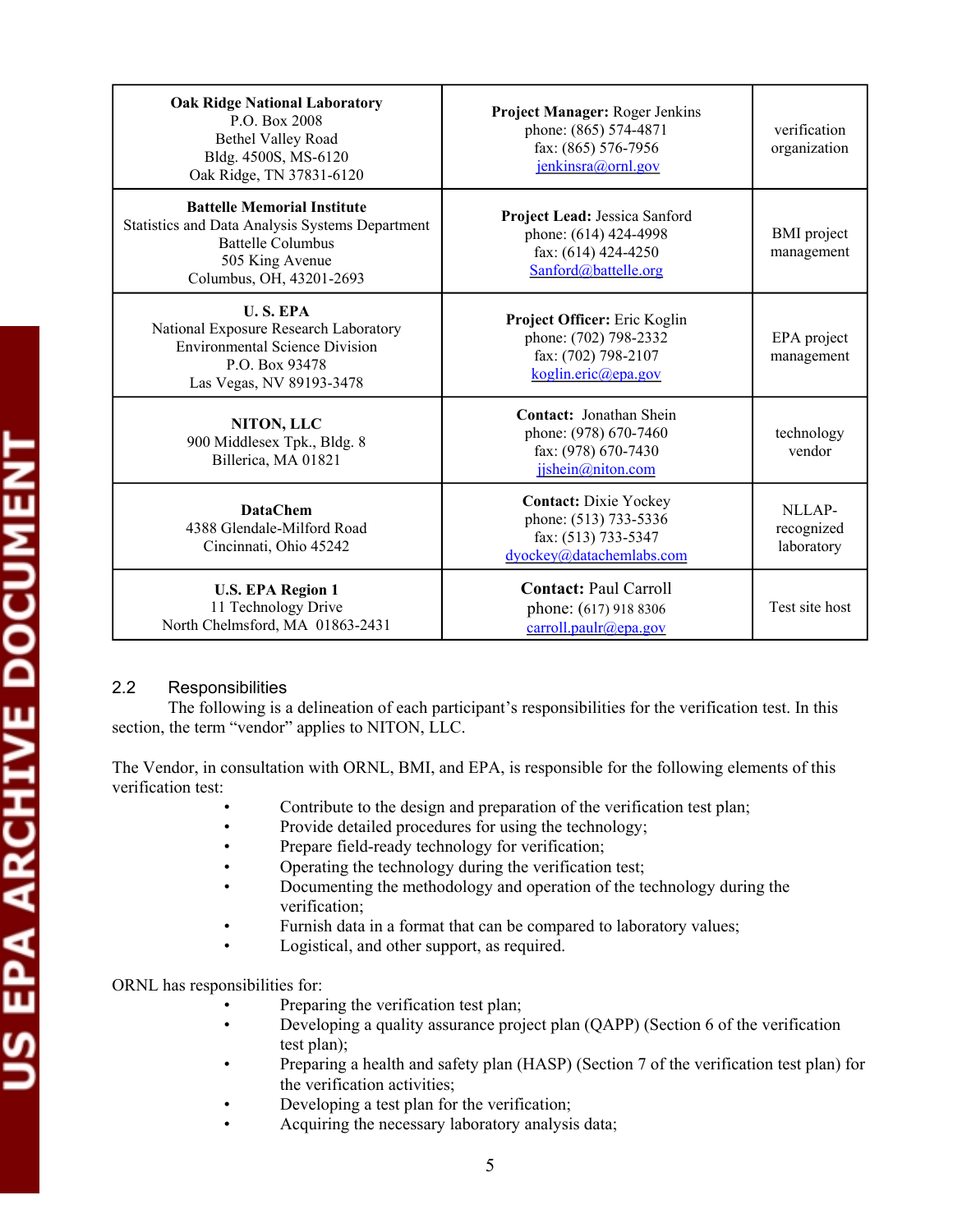• Performing sample preparation activities (including purchasing, labeling, and distributing).

ORNL, BMI, and EPA have coordination and oversight responsibilities for:

- Providing needed logistical support, establishing a communication network, and scheduling and coordinating the activities of all verification participants, including the technical panel;
- Auditing the on-site sampling activities;
- Managing, evaluating, interpreting, and reporting on data generated by the verification;
- Evaluating and reporting on the performance of the technologies;
- Other logistical information and support needed to coordinate access to the site for the field portion of the verification, such as waste disposal.

# **3 TECHNOLOGY DESCRIPTION**

This section provides description of the technology participating in the verification test. The description was provided by the vendor, with minimal editing by ORNL.

## 3.1 NITON Corporation

### *3.1.1 General Description*

The sample analyzer is an energy dispersive x-ray fluorescence (EDXRF) spectrometer that uses a low power miniature x-ray tube with a silver target tube to excite characteristic x-rays of a test sample's constituent elements. These characteristic x-rays are continuously detected, identified, and quantified by the spectrometer during sample analysis. The energy of each x-ray detected identifies a particular element present in the sample. The rate at which x-rays of a given energy are counted provides a determination of the quantity of that element that is present in the sample.

Detection of the characteristic lead x-rays is achieved using a highly-efficient, thermo-electrically cooled, solid-state detector, known as the Big-Area Silicon PIN-diode (BASP). Signals from the BASP detector are amplified, digitized, and then quantified via integral multichannel analysis and data processing units. Sample test results are displayed in total micrograms of lead per dust-wipe.

# *3.1.2 Product Description*

The NITON XLt series sample analyzer provides the user with the speed and efficiency of x-ray tube excitation, while greatly reducing the regulatory demands typically encountered with isotope-based systems. In most cases, the XLt can be shipped from state to state and country to country with minimal paperwork and expense.

As with the previous generation XL isotope-based series, the XLt series can be equipped for dust wipe analysis with both a metal dust wipe holder and a thin sample test stand. The thin sample test stand (see Figure 3-1) offers both ease of use and optimum safety as the reading cannot be initiated until the sample drawer is closed and locked into position. The sample drawer actuates the proximity sensor and permits a reading to be taken.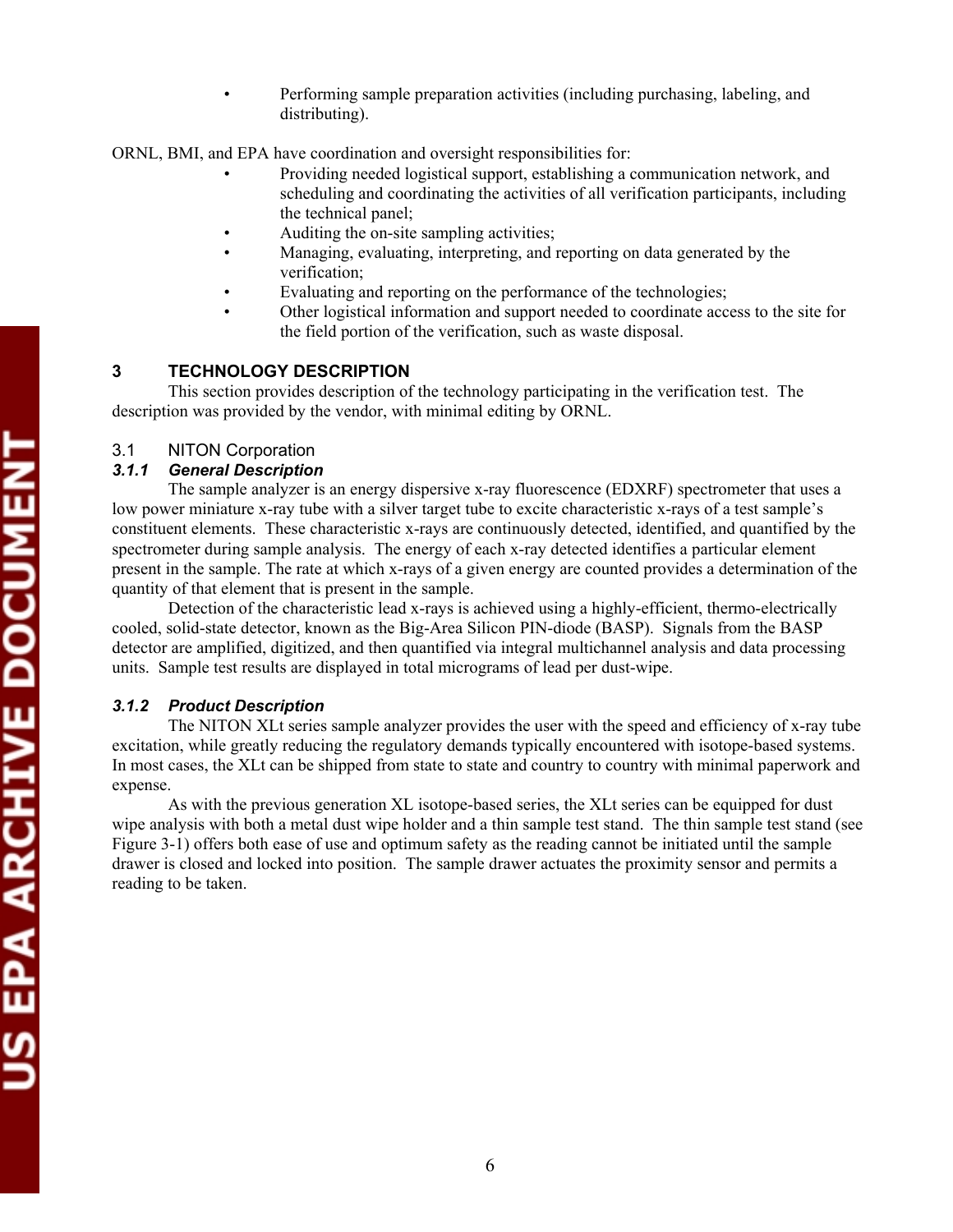

**Figure 3-1. XLt with open sample drawer (left) and with closed sample drawer (right), ready for analysis.** 

# *3.1.3 Sample Preparation*

- 1. For ELPAT samples, unfold and distribute the sample across the surface of the wipe using a spatula or equivalent tool. The tool must be cleaned in between each sample preparation.
- 2. Fold the sample five times, as specified in the schematic below, such that it is neatly folded to the proper size (1 x 1.5 inches) - see Figure 3-2.
- 3. Dry the sample prior to testing: The addition of this step has been found to improve the accuracy and precisions of dust-wipe measurements. For example, dry for 20 minutes at 250° F. in a toaster oven, or expose the sample overnight to ambient temperature and humidity. After oven drying, allow the dried sample to sit in ambient air for 5 minutes.
- 4. Bag the wipe sample in a 2 x 2 inch plastic bag (NITON part number 187-471 or equivalent) and label. To eliminate the potential for cross-contamination of samples, never reuse plastic bags.
- 5. Position the wipe sample in its plastic bag within the frame of the metal dust wipe holder (NITON part number 180-407 or equivalent).

# *3.1.4 Sample Analysis*

- 1. Position the metal dust wipe holder at the number-one position on the thin sample test stand and take the first of four measurements (for 60 seconds). Note that the following procedure using four sample measurements has been designed to insure that the entire area of the folded dust-wipe sample is properly measured by the spectrometer.
- 2. Place the metal dust wipe holder at the number-two position on the test stand and take the second measurement (for 60 seconds).
- 3. Rotate the dust wipe holder 180 degrees (without turning the sample holder upside-down).
- 4. Place the metal dust wipe holder at the number-one position on the test stand and take the third measurement (for 60 seconds).
- 5. Place the metal dust wipe holder at the number-two position on the test stand and take the fourth measurement (for 60 seconds).

At the end of the fourth run, the instrument will display an average of the four individual readings. At this point, the bag should be turned over and steps 1-5 should be repeated for the back side of the wipe. The average concentration from the four readings on the front of the wipe will be averaged with the average of the four readings on the back of the wipe to give the final result.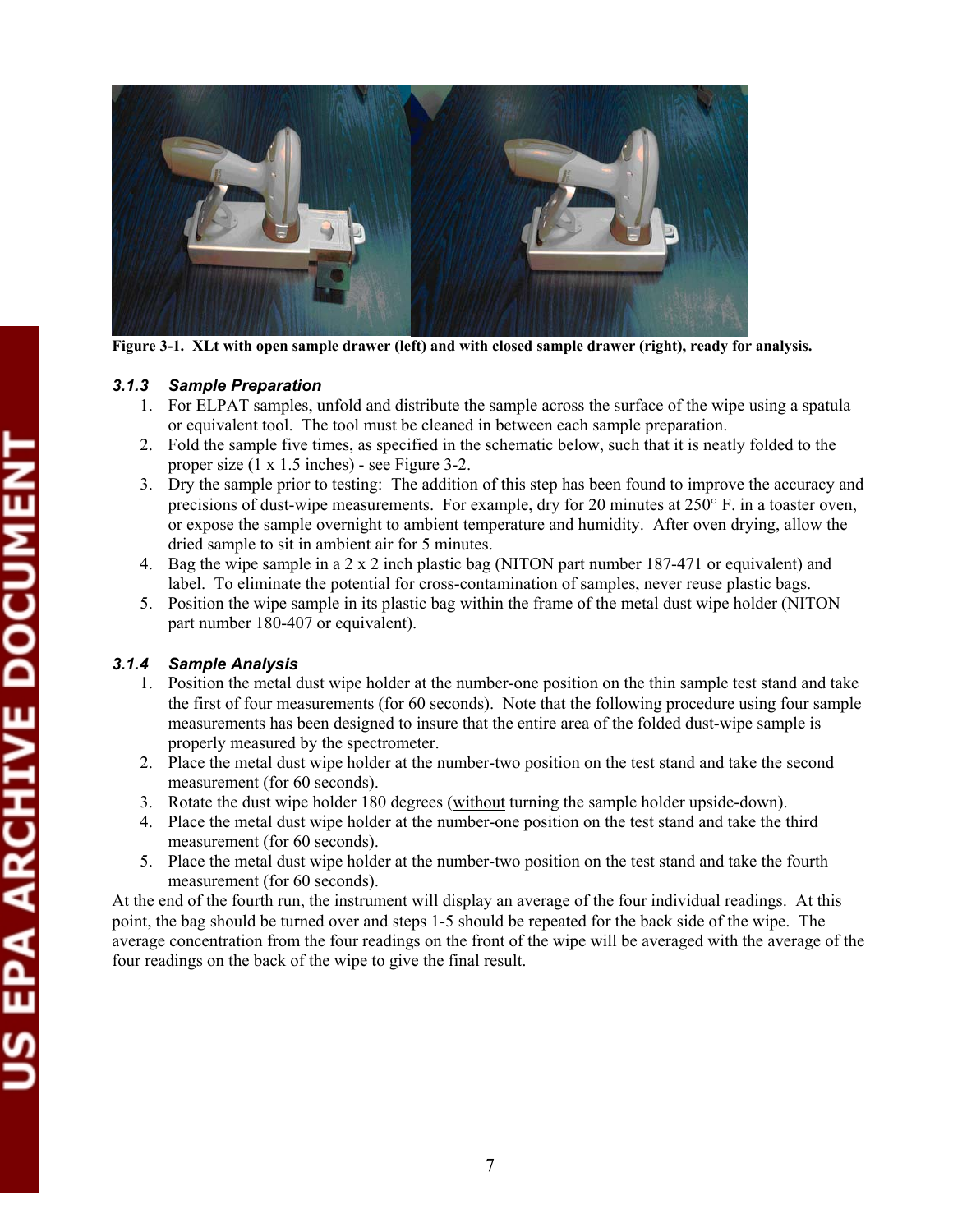

Dust wipe folding. Start at top left, and proceed as shown, making 5 folds.

**Figure 3-2. NITON folding procedure.** 

#### *3.1.5 Calibration and System Verification*

The instrument is factory calibrated. During the test, instrument performance will be verified by placing verification samples in the metal dust wipe holder and follow steps one through five of the "Sample Analysis" procedure above. The verification samples will be at nominal concentrations of 40  $\mu$ g/wipe, 250  $\mu$ g/wipe, and  $400 \mu g/\text{wipe}$ . These verification samples will be previously characterized ELPAT or University of Cincinnati dust wipes samples that have been prepared in the same procedure as detailed above. These verification samples will be run at the beginning of the day and periodically throughout the day (between batches of samples or every 2-3 hours) to ensure instrument stability.

## **4 VERIFICATION TEST DESIGN**

This section discusses the objectives and design of the verification test, factors that must be considered to meet the performance objectives, and the information that ORNL, BMI, and EPA will use to evaluate the results of the verification.

#### 4.1 Drivers and Objectives of the Verification Test

The purpose of this test is to evaluate the performance of field analytical technologies that are capable of analyzing dust wipe samples for lead contamination. This test will provide information on the potential applicability of field technologies for clearance testing. The experimental design is particularly focused on important clearance standards, such as those identified in 40 CFR Part 745.227(e)(8)(viii) of 40  $\mu$ g/ft<sup>2</sup> for floors, 250  $\mu$ g/ft<sup>2</sup> for window sills, and 400  $\mu$ g/ft<sup>2</sup> for window troughs [1].

The primary objectives of this verification test are to evaluate the field analytical technologies in the following areas: (1) how well each performs relative to a conventional, fixed-site, analytical method for the analysis of dust wipe samples for lead; (2) how well each performs relative to results generated in previously rounds of ELPAT testing (see ELPAT described below), and (3) the logistical and economic resources necessary to operate the technology. Secondary objectives for this verification are to evaluate the field analytical technology in terms of its reliability, ruggedness, cost, range of usefulness, sample throughput, data quality, and ease of use. The planning for this verification test follows the guidelines established in the data quality objectives process.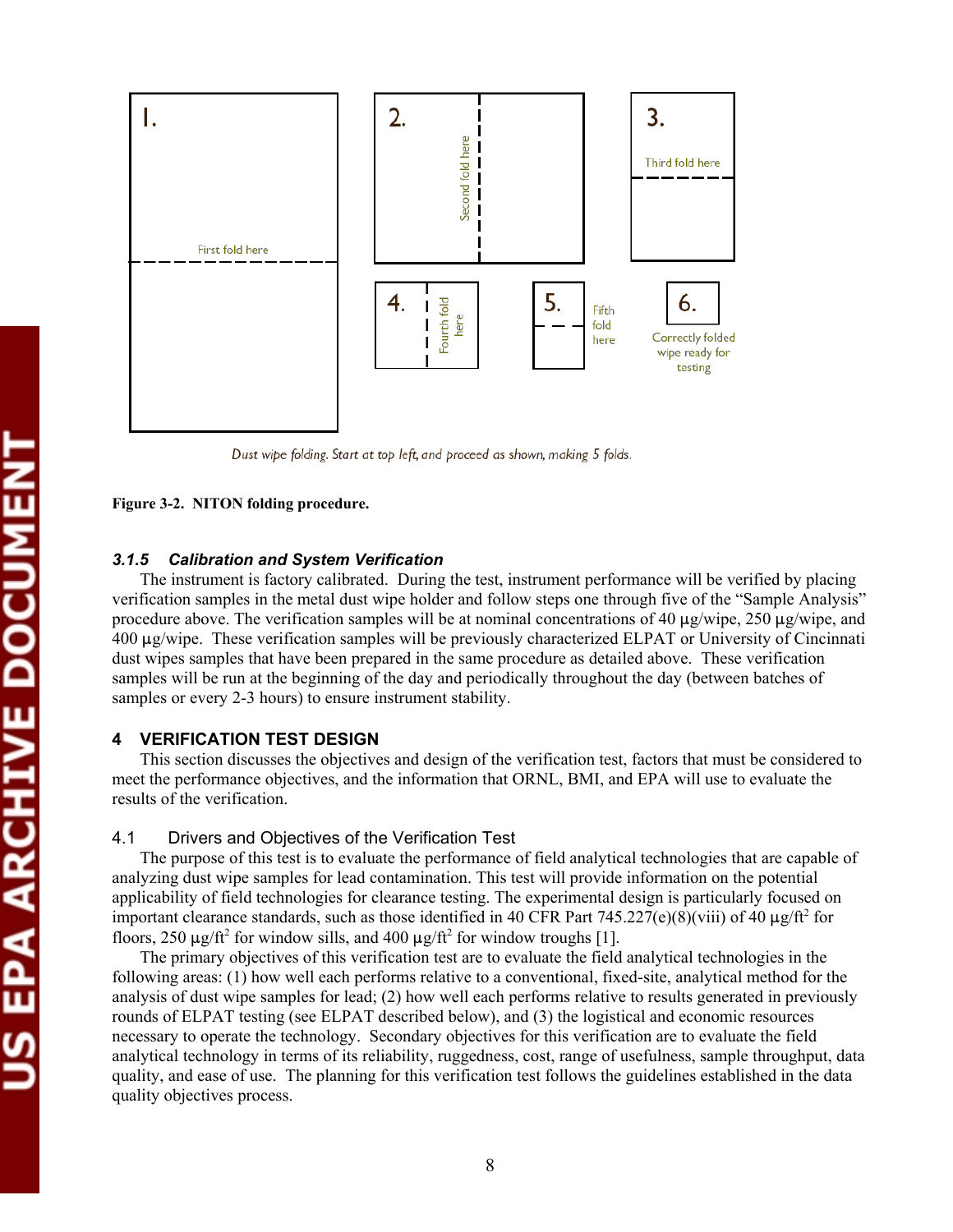# 4.2 Summary of the Experimental Design

All of the samples analyzed in this verification test were archived from the previous round of ETV testing in November 2001. Prior to the test, 16 archived samples, similar in concentration and storage conditions to those that will be used in the test, were analyzed by DataChem to confirm that the sample concentrations had not changed significantly. The results indicated that the measured values of the 16 samples were all between 87% and 105% of the estimated values, indicating that the sample concentrations had not degraded. Sample loss when stored in a freezer was not expected to be an issue, since the ELPAT program archives dust wipes for years.

All of the wipes utilized in this test (PaceWipe™ and Aramsco Lead Wipe™) were on the list of wipes recommended for lead testing by the American Society for Testing and Materials requirements [2]. Initial consideration was given to conducting the test in a real-world situation, where the technologies would have been deployed in a housing unit that had been evacuated due to high levels lead contamination. In addition to the safety concern of subjecting participants to lead exposure, the spatial variability of adjacent samples would have been so great that it would be much larger than the expected variability of this type of technology, therefore making it difficult to separate instrument/method variability and sampling variability. The availability of well-characterized samples derived from "real-world" situations made the use of proficiency testing samples (so-called "ELPAT" samples) and other prepared samples an attractive alternative.

#### *4.2.1 ELPAT and Blank Sample Description*

In 1992, the American Industrial Hygiene Association (AIHA) established the Environmental Lead Proficiency Analytical Testing (ELPAT) program. The ELPAT Program is a cooperative effort of the American Industrial Hygiene Association (AIHA), and researchers at the Centers for Disease Control and Prevention (CDC), National Institute for Occupational Safety and Health (NIOSH), and the EPA Office of Pollution Prevention and Toxics (OPPT). The ELPAT program is designed to assist laboratories in improving their analytical performance, and therefore does not specify use of a particular analytical method. Participating laboratories are sent samples to analyze on a quarterly basis. The reported values must fall within a range of acceptable values in order for the laboratory to be deemed proficient for that quarter.

Research Triangle Institute (RTI) in Research Triangle Park, NC, is contracted to prepare and distribute the lead-containing paint, soil, and dust wipe ELPAT samples. For the rounds of testing which have occurred since 1992, archived samples are available for purchase. Some of these samples were used in this verification test. Because the samples have already been tested by hundreds of laboratories, a certified concentration value is supplied with the sample. This certified value represents a pooled measurement of all of the results submitted, with outliers excluded from the calculation.

The following description, taken from an internal RTI report, briefly outlines how the samples were prepared. RTI developed a repository of real-world housedust, collected from multiple homes in the Raleigh/Durham/Chapel Hill area, as well as from an intervention project in Wisconsin. After collection, the dust was sterilized by gamma irradiation, and sieved to 150  $\mu$ m. A PaceWipe<sup>™</sup> was prepared for receiving the dust by opening the foil pouch, removing the wet folded wipe and squeezing the excess moisture out by hand over a trash can. The wipe was then unfolded and briefly set on a Kimwipe™ to soak up excess moisture. The PaceWipe was then transferred to a flat plastic board to await the dust. After weighing a  $0.1000 \pm 0.0005$  g portion of dust on weighing paper, the pre-weighed dust was gently tapped out onto the PaceWipe. The wipe was then folded and placed in a plastic vial, which was then capped. All vials containing the spiked wipes were stored in a cold room as a secondary means of retarding mold growth until shipment.

Before use in the ELPAT program, RTI performed a series of analyses to confirm that the samples were prepared within the quality guidelines established for the program. The data quality requirements for the ELPAT samples were: 1) the relative standard deviation of the samples analyzed by RTI must be 10% or less; 2) the measured concentrations must be within 20% of the target value that RTI was intending to prepare; and 3) analysis by an off-site laboratory must yield results within  $\pm$  20% of the RTI result. Ten samples were analyzed by RTI and nine samples were sent to the Wisconsin Occupational Health Laboratory for independent, confirmatory analysis. All ELPAT samples used in this test met the data quality requirements described above. The estimated concentration for an ELPAT sample used in this evaluation was the certified ("consensus") value (i.e., an analytically derived result).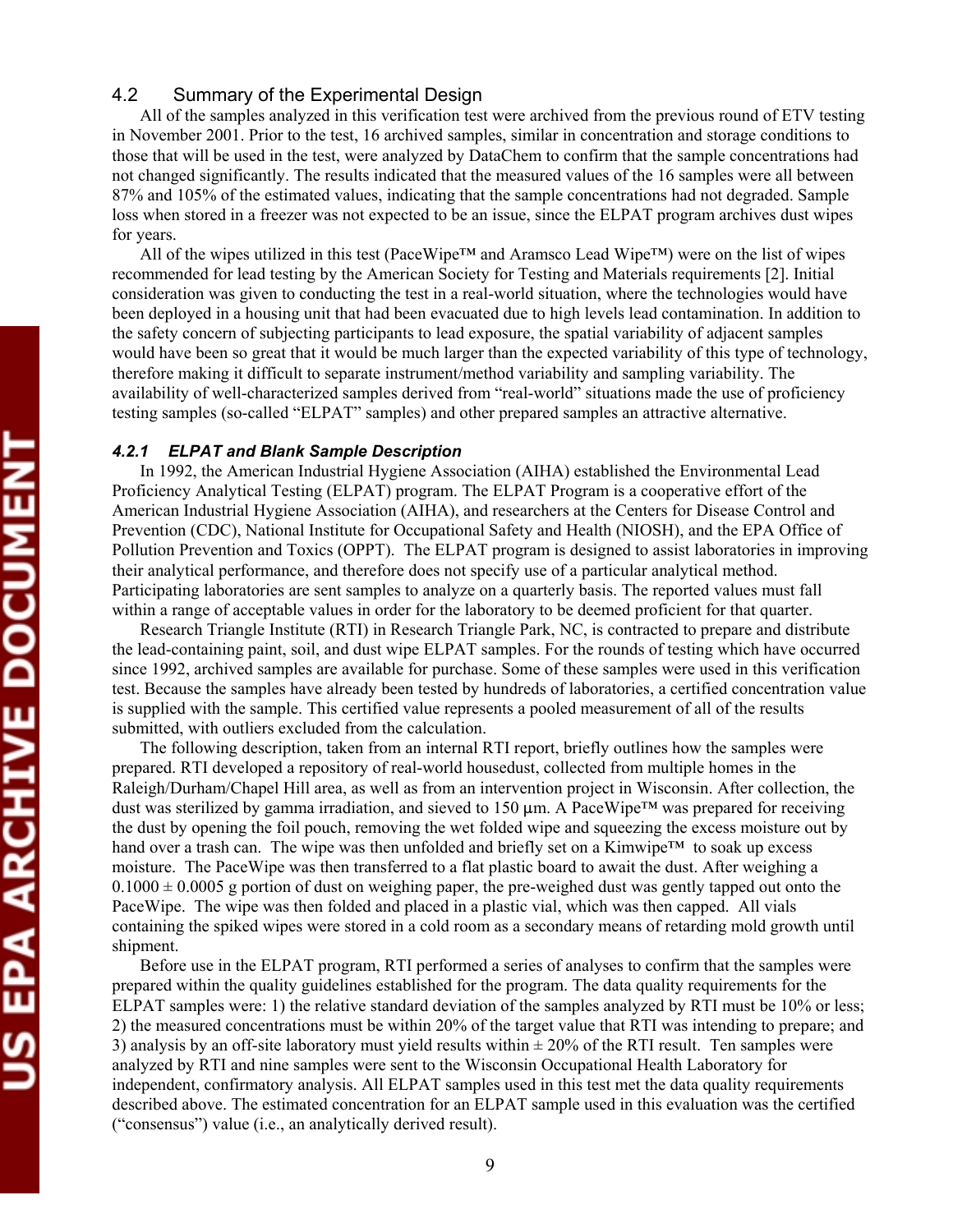RTI prepared the blank samples using the same preparation method as the ELPAT samples, but the concentration of lead was  $2 \mu g/wipe$ , well below the expected reporting limits of the participant technologies.

#### *4.2.2 University of Cincinnati Sample Description*

The ELPAT samples consisted of dust mounded in the center of a PaceWipe. The University of Cincinnati (UC) prepared "field QC samples" where the dust was sprinkled over the wipe, more similar to how a wipe would look when a dust wipe sample is collected in the field. The sample was prepared by weighing, so the concentrations can be estimated. In a typical scenario, UC sends these control samples to a laboratory along with actual field-collected samples as a quality check of the laboratory operations. Because the samples are visually indistinguishable from an actual field sample, are prepared on the same wipe, and are shipped in the same packaging, the laboratory blindly analyzes the control samples, which provides the user with an independent assessment of the quality of the laboratory's data.

A cluster of twenty UC samples prepared at the key clearance levels were added to the experimental design, primarily so that an abundance of data would exist near the clearance levels, in order to assess false positive and false negative error rates. The UC samples were prepared on Aramsco Lead Wipes™ (Lakeland, FL). The UC wipe samples were prepared using National Institute of Standards & Technology (NIST) Standard Reference Materials (SRMs). NIST SRM 2711 was used to prepare the 40  $\mu$ g/wipe samples, and NIST SRM 2710 was used to prepare the 250 and 400  $\mu$ g/wipe samples. Both SRM 2711 and SRM 2710 are Montana Soil containing trace concentrations of multiple elements, including lead. Some NIST SRM materials that are spiked on dust wipes are known to have low extraction recoveries when prepared by standard analytical methods (e.g., lead silicates cannot be extracted unless hydrofluoric acid is used) [3]. These particular SRMs are not known to contain lead silicates or to give lower lead recoveries. However, it is important to note the possibility of such when using NIST SRMs for lead dust wipe analysis, since similar SRMs (e.g., Buffalo river sediment from Wyoming) do show recoveries in the low 90% range [3].

Because accurate and precise estimated concentrations for the UC samples were imperative, ORNL imposed the following data quality requirements for the UC-prepared wipe samples: 1) each estimated concentration had to be within  $a \pm 10\%$  interval of the target clearance level; 2) additional quality control (QC) samples (at least 5% of the total samples ordered) were to be prepared and analyzed by UC as a quality check prior to shipment of the samples; and 3) the relative standard deviation of the QC samples had to be  $\leq$ 10%. It is important to note here the reason why the data quality requirements between the UC and ELPAT samples were different. The data quality requirements for the ELPAT samples (i.e.,  $\pm$  20% of the target value) was established by the ELPAT program. Since archived samples were being used, those data quality requirements could not be changed.

As a quality check of the sample preparation process, UC prepared an additional 24 samples (5% of the total number ordered). UC extracted and analyzed the samples following internal procedures (nitric/hydrochloric acid extraction, followed by atomic absorption spectrometry - see EPA 1996) and provided those results to ORNL. For the 24 samples (eight at each of the three clearance levels), the average percent recovery (i.e., UC measured concentration/UC estimated concentration x 100%) was 97% (median value = 96%, standard deviation =  $3\%$ , range = 93% to 102%). Additionally, 42 randomly-selected samples (14 at each of the three clearance levels) were analyzed an by EPA Region 1 laboratory in North Chelmsford, MA, as an independent quality control check of the accuracy and precision of UC's sample preparation procedure (nitric acid digestion followed by ICP/AES analysis - see EPA 1996). The average percent recovery (EPA Region 1 reported concentration/UC estimated concentration x 100%) was 90% (median 89%, standard deviation =  $2\%$ ), with a range of values from 86% to 93%. The average recovery determined from the EPA Region 1 analyses (90%) was lower than that which was calculated from the UC data (102%), but both values within the data quality requirement of  $100 \pm 10\%$ . Based on this data, ORNL determined that the UC sample preparation process met the established data quality criteria and was deemed acceptable for use in the determination of false positive/false negative error rates.

#### *4.2.3 Distribution and Number of Samples*

A total of 160 samples will be analyzed in the verification test. Figure 4-1 is a plot containing the distribution of the sample concentrations that will be analyzed in this study. Twenty samples were prepared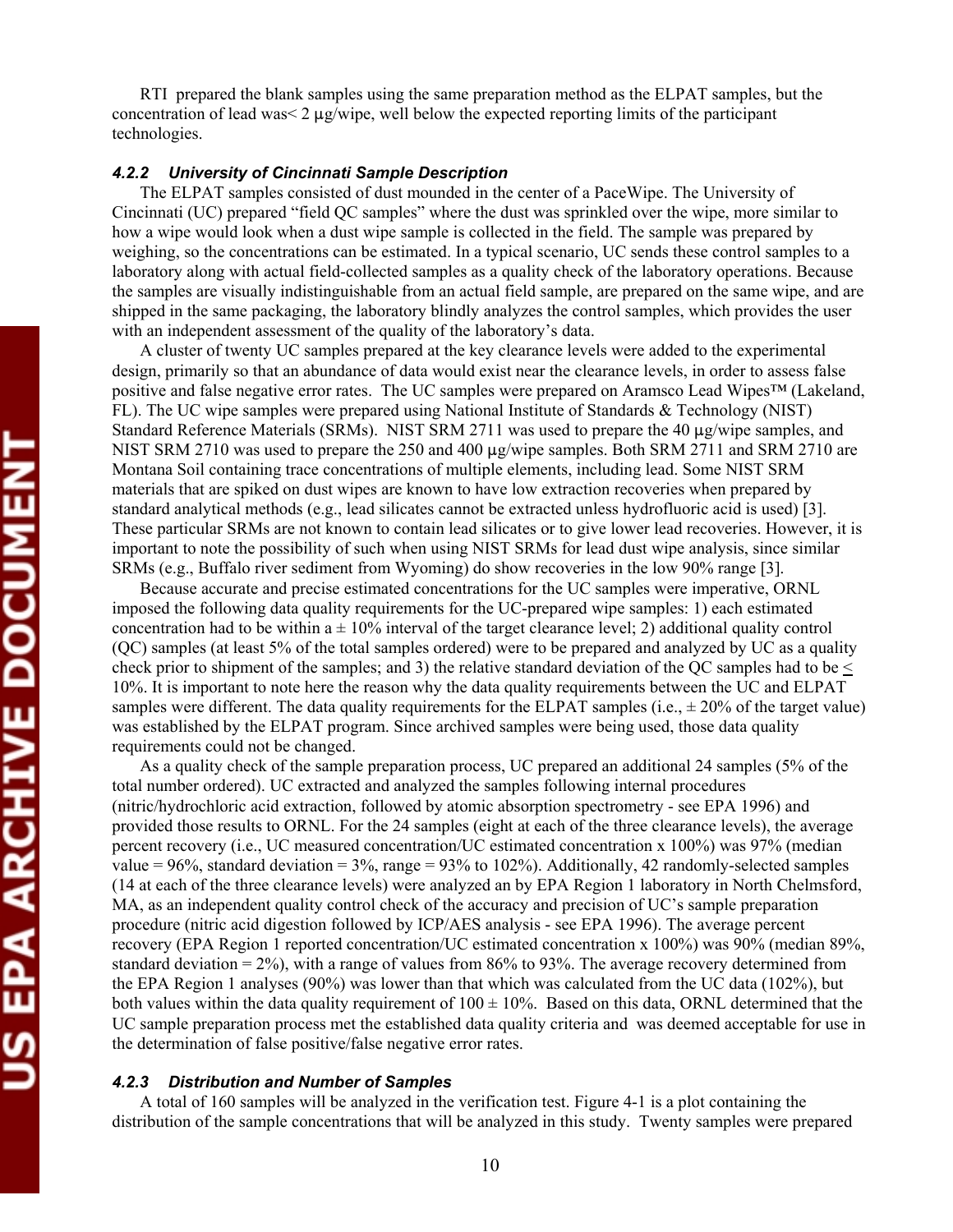by the University of Cincinnati at  $+/- 10\%$  of each of the three clearance levels (3 test levels x 20 samples = 60 samples total). Research Triangle Institute prepared 20 "blanks" at lead concentrations  $\leq 2 \mu$ g/wipe. These samples are noted as such in Figure 4-1. The remaining samples in Figure 4-1 are ELPAT samples. For most of the ELPAT samples, four samples will be analyzed at each concentration level (16 test levels x 4 samples each = 64 samples total). There are two concentration levels (at 49 and 565  $\mu$ g/wipe) where eight samples will be analyzed. While the set of samples at each concentration level were prepared using homogeneous source materials and an identical preparation procedure, ELPAT samples cannot be considered true "replicates" because each sample was prepared individually. However, these samples represent four samples prepared similarly at a specified target concentration, with an estimated value calculated from more than 100 analyses of similarly prepared samples.



**Figure 4-1. Distribution of concentration levels.**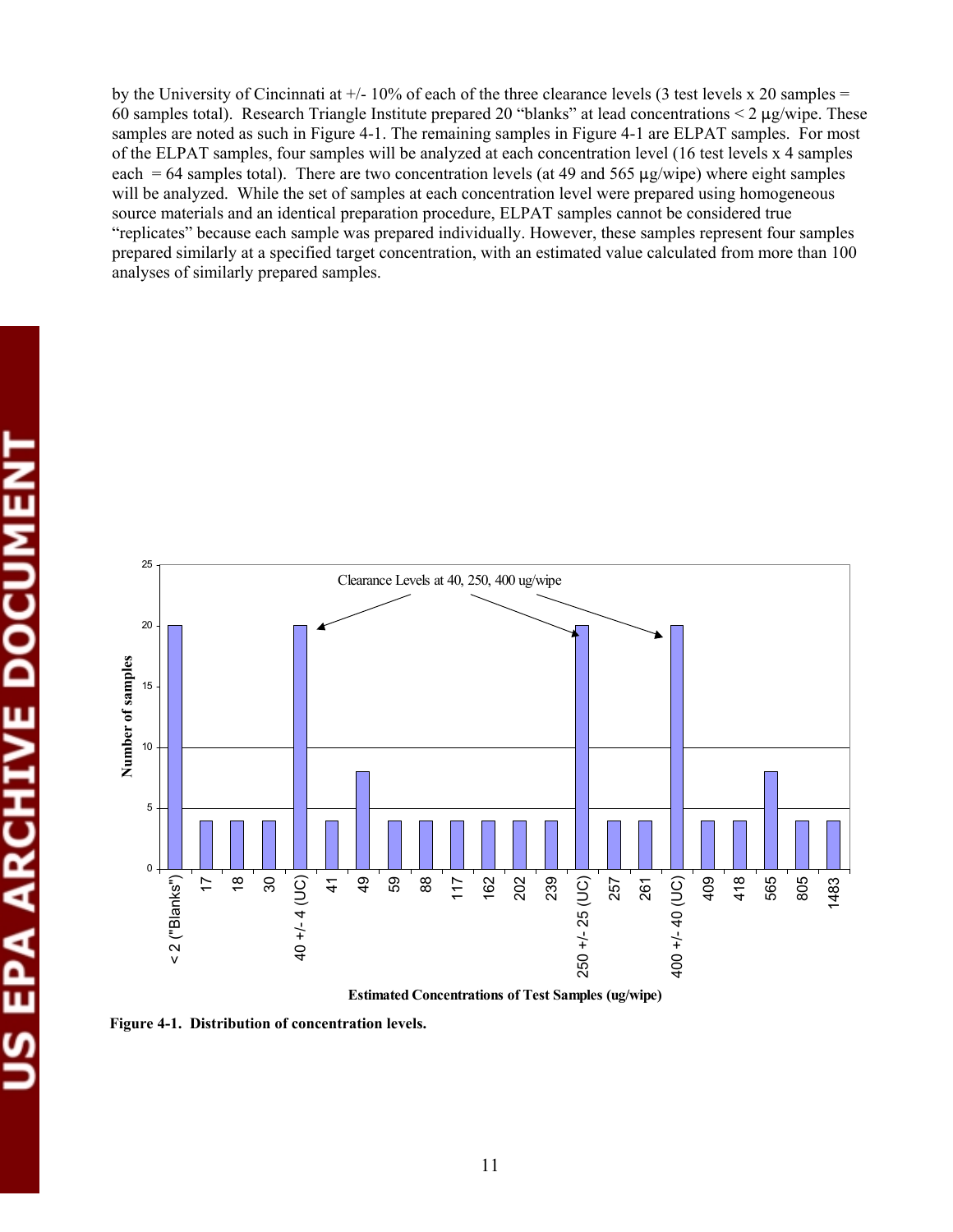4.3 Comparison of Field Technology Results to an NLLAP-Recognized Laboratory's Results

EPA regulations (40 CFR Part  $745.227(e)(8)(vii)$ ) specify that residences and child occupied facilities built before 1978 that have undergone an abatement must pass clearance testing [1]. These EPA regulations also state in 40 CFR Part 745.227(f)(2) that dust samples for clearance must be analyzed by a laboratory recognized by EPA [1]. Many EPA-authorized state and tribal lead programs have the same or similar requirements. EPA's vehicle for recognizing laboratory proficiency is the National Lead Laboratory Accreditation Program (NLLAP). Although the NLLAP was initially designed to accredit fixed site laboratories, in August 1996 the NLLAP was modified so that mobile laboratory facilities and testing firms operating portable testing technologies could also apply for accreditation. Despite this modification, the NLLAP list of accredited laboratories has almost exclusively consisted of fixed site laboratories. One possible outcome of this ETV test is that more mobile laboratory facilities and testing firms operating portable testing technologies will apply for NLLAP accreditation. In order to assess whether the field portable technologies participating in this verification test produce results that are comparable to NLLAP-recognized data, an NLLAP-recognized laboratory was selected to analyze samples concurrently with the field testing.

#### *4.3.1 Laboratory Selection*

NLLAP was established by the EPA Office of Pollution Prevention and Toxics under the legislative directive of Title X, the Lead-Based Paint Hazard Reduction Act of 1992. In order for laboratories to be recognized under the NLLAP they must successfully participate in the ELPAT Program and undergo a systems audit. The acceptable range for the ELPAT test samples is based upon the reported values from participating laboratories. Acceptable results are within three standard deviations from the consensus value. A laboratory's performance is rated as proficient if either of the following criteria are met: (1) In the last two rounds, all samples are analyzed and the results are 100% acceptable; or (2) Three fourths (75%) or more of the accumulated results over four rounds are acceptable.

The NLLAP required systems audit must include an on-site evaluation by a private or public laboratory accreditation organization recognized by NLLAP. Some of the areas evaluated in the systems audit include laboratory personnel qualifications and training, analytical instrumentation, analytical methods, quality assurance procedures, and record keeping procedures.

The list of recognized laboratories is updated monthly. ORNL obtained the list of accredited laboratories in July 2001. The list consisted of approximately130 laboratories. Those laboratories which did not accept commercial samples and those located on the U.S. west coast were automatically eliminated as potential candidates. ORNL interviewed at random approximately ten laboratories and solicited information regarding cost, typical turnaround time, and data packaging. Based on these interviews and discussions with technical panel members who had personal experience with the potential laboratories, ORNL selected DataChem (Cincinnati, OH) as the fixed-site laboratory. As a final qualifying step, DataChem blindly analyzed 16 samples (8 ELPAT and 8 prepared by UC) in a pre-test study. As shown in Table4-1 below, DataChem passed the pre-test by reporting concentrations that were within 25% of the estimated concentration for samples above the reporting limit.

#### *4.3.2 Description of Method*

The laboratory method used in this study was hot plate/nitric acid digestion, followed by Inductively coupled plasma-atomic emission spectrometry (ICP-AES) analysis. The preparation and analytical procedures, as supplied by DataChem, can be found in Appendix A. DataChem's procedures are modification of Methods 3050B and 6010B of EPA SW-846 Method Compendium for the preparation and analysis of metals in environmental matrices [4,5]. Other specific references for the preparation and analysis of dust wipes are available from the American Society for Testing and Materials (ASTM) [6].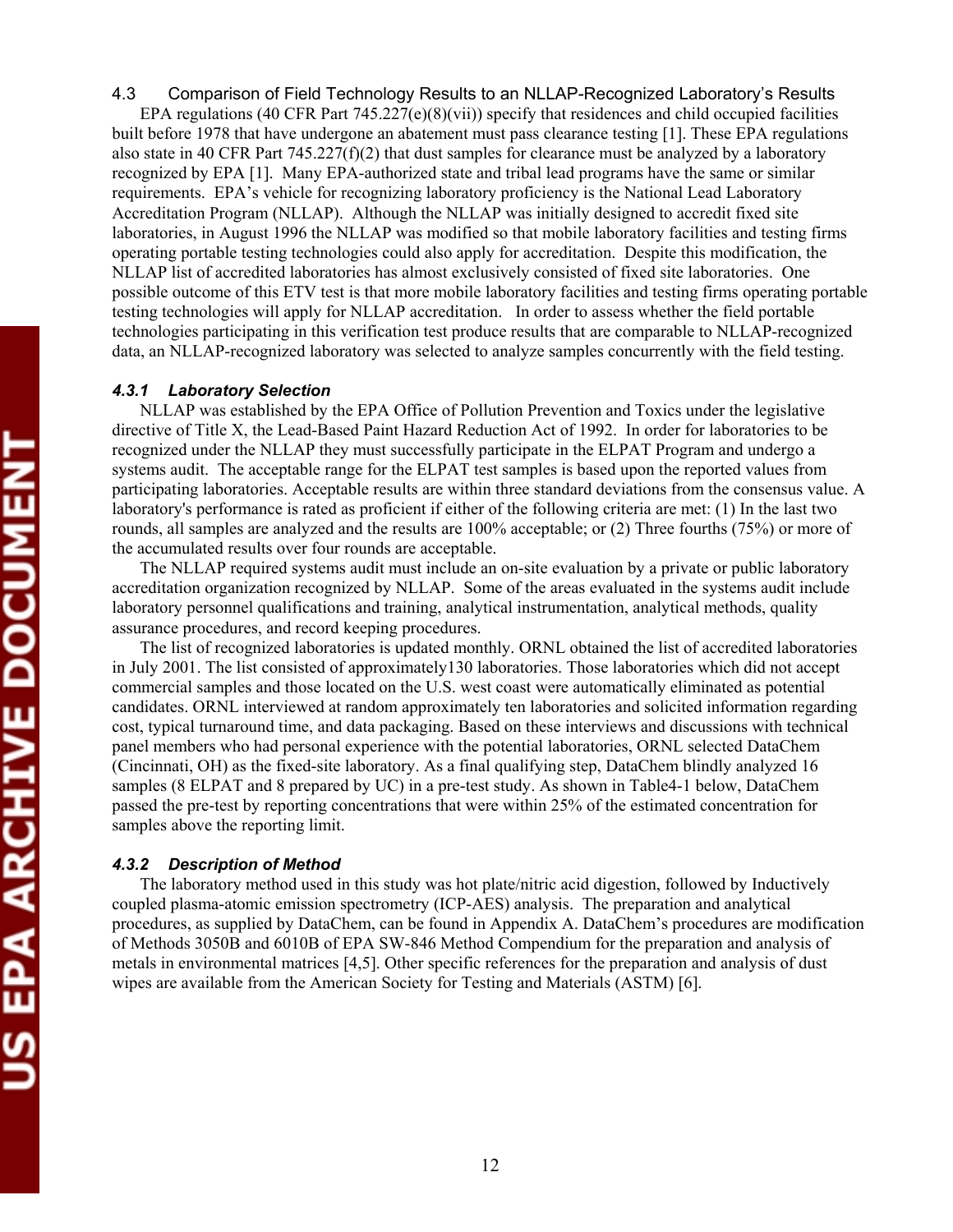| <b>Sample</b> | <b>DataChem</b>      | <b>Estimated</b> | Percent         | <b>Analysis</b> |
|---------------|----------------------|------------------|-----------------|-----------------|
| <b>Type</b>   | <b>Reported Conc</b> | Conc             | <b>Recovery</b> | Order           |
|               | $(\mu g/wipe)$       | $(\mu g/wipe)$   |                 |                 |
| <b>ELPAT</b>  | $20$                 | 2.12             | n/a             | 16              |
| <b>ELPAT</b>  | $20$                 | 2.12             | n/a             | 12              |
| <b>ELPAT</b>  | 41                   | 41.3             | 99%             | 6               |
| <b>ELPAT</b>  | 44                   | 41.3             | 107%            | $\overline{3}$  |
| <b>ELPAT</b>  | 190                  | 201.6            | 94%             | 15              |
| <b>ELPAT</b>  | 210                  | 201.6            | 104%            | 9               |
| <b>ELPAT</b>  | 440                  | 408.7            | 108%            | $\overline{2}$  |
| <b>ELPAT</b>  | 450                  | 408.7            | 110%            | 13              |
| <b>UC</b>     | $<$ 20               | 10.3             | n/a             | 4               |
| <b>UC</b>     | $<$ 20               | 5.9              | n/a             | 1               |
| $\rm UC$      | 25                   | 29.9             | 84%             | 14              |
| <b>UC</b>     | 38                   | 44               | 86%             | 10              |
| <b>UC</b>     | 150                  | 172.4            | 87%             | 11              |
| <b>UC</b>     | 200                  | 237.5            | 84%             | 7               |
| UC            | 250                  | 327.3            | 76%             | 5               |
| UC            | 310                  | 379              | 82%             | 8               |

**Table 4-1.** Summary of DataChem Pre-Test Results

# **5 EXECUTION OF THE VERIFICATION TEST**

#### 5.1 Summary of Verification Activities

This verification test will be conducted in a laboratory at EPA Region 1, in North Chelmsford, MA, from January 6 through 10, 2003. The vendor, who will operate their own equipment, must analyze all 160 samples on-site and submit results prior to departure in order to complete the verification test. The samples evaluated during the verification will consist of (1) ELPAT samples prepared from housedust collected from multiple homes in North Carolina and Wisconsin, ranging in concentration from 15 to 1,500  $\mu$ g/wipe, (2) UC-prepared samples from NIST SRMs on Aramsco LeadWipes, near the three clearance levels of 40, 250, and 400  $\mu$ g/wipe, and (3) low level samples called "detectable blanks", with concentrations (< 2  $\mu$ g lead/wipe) below typical detection levels for field technologies, prepared by RTI using the same procedure as the ELPAT samples.

# 5.2 Sample Distribution

ORNL will be responsible for sample distribution. The samples will be packaged in 20-mL plastic scintillation vials and labeled with a sample identifier. The vendor will receive the suite of samples in a randomized order. All samples will be prepared for distribution at the start of the verification. The vendor will go to a sample distribution table to pick-up the samples. The samples will be distributed in batches of 16. Completion of chains-of-custody forms will document sample transfer.

# 5.3 Submission of Results

The vendor will provide the results to ORNL**.** The vendor will be responsible for reducing the raw data into a presentation format consistent with the evaluation requirements. At the end of the verification test, the vendor will submit all final results and raw data to ORNL. After the conclusion of the test, the vendor will have one week to review their data and make revisions to their results. These revisions will not involve reanalysis of any sample. The revisions will be limited to correcting for calculation and transcription errors.

#### 5.4 Verification Performance Factors

The following are the logistical and technical performance verification factors that will be verified for each technology.

• Accuracy: closeness of technology result to an estimated known value (i.e., ELPAT certificate value and UC estimated value);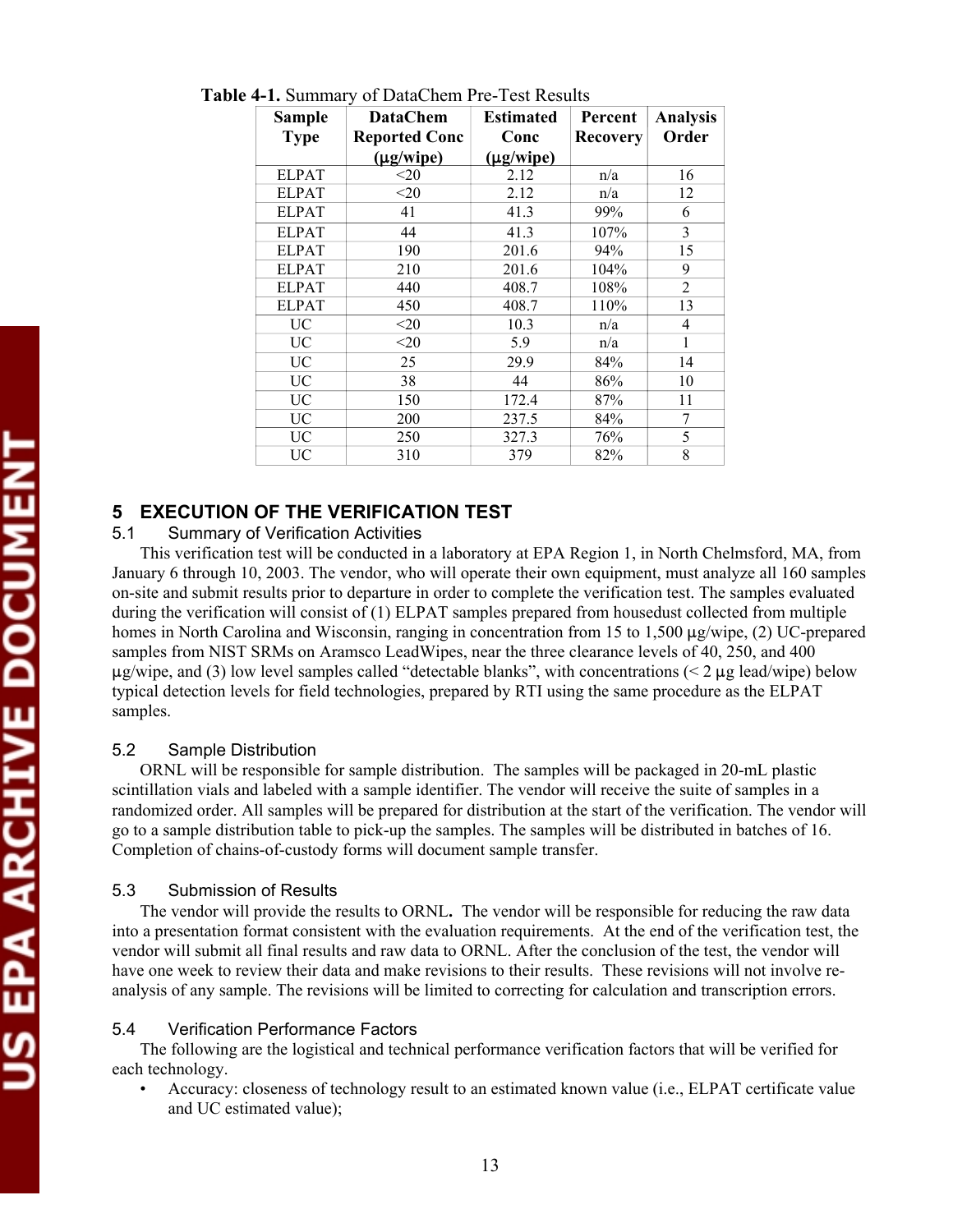- US EPA ARCHIVE DOCUMENT
- Precision: reproducibility of technology's results for set of four samples prepared at a specific concentration level;
- Comparability: performance relative to the NLLAP-recognized laboratory;
- Detectable blanks: number of samples where lead is reported above reporting limits for samples which are prepared at low levels  $(< 2 \mu g/wipe)$ ;
- Probability of false positive results: relative to all three clearance levels of 40, 250, and 400  $\mu$ g/ft<sup>2</sup>. For example, number of samples where the field technology reports a result as  $\geq 40 \mu$ g and the estimated concentration is less than 40  $\mu$ g.
- Probability of false negative results: relative to all three clearance levels of 40, 250, and 400  $\mu$ g/ft<sup>2</sup>. For example, number of samples where the field technology reports a result as  $\leq 40 \mu$ g and the estimated concentration is  $> 40 \mu$ g.
- Sample throughput: number of samples per day per number of analysts

Ease of use: user friendliness of the technology; amount of training required to operate independently. These factors and the anticipated statistical analyses are further discussed in Section 6.

# **6 QUALITY ASSURANCE PROJECT PLAN (QAPP)**

The QAPP for this verification test specifies procedures that will be used to ensure data quality and integrity. Careful adherence to these procedures will ensure that data generated from the verification will meet the desired performance objectives and will provide sound analytical results.

# 6.1 Purpose and Scope

The primary purpose of this section is to outline steps that will be taken to ensure that data resulting from this verification is of known quality and that a sufficient number of critical measurements are taken. This section is written in compliance with ORNL's ETV Quality Management Plan [7].

# 6.2 Quality Assurance Responsibilities

The implementation of the verification test plan must be consistent with the requirements of the study and routine operation of the technology. The ORNL project manager will ensure that the QAPP is implemented during all verification activities and for its approval by EPA and BMI. ORNL's QA specialist (QAS) will review and approve the QAPP and will provide QA oversight of the verification activities. The ORNL statistician will primarily be responsible for the reduction of the vendor data. The EPA program manager and EPA QA manager will review and approve this plan.

# 6.3 Field Operations

# *6.3.1 Site Training*

Preliminary site training will be provided to the vendor on the first day of testing. This will be required before initiation of the field study. This training will be conducted by the ORNL project manager or his designee. It will entail an overview of the test site, safety information, emergency procedures, and logistical information regarding the verification test.

# *6.3.2 Communication and Documentation*

Successful field operations require detailed planning and extensive communication. ORNL will communicate regularly with the verification participants to coordinate all field activities associated with this verification and to resolve any logistical, technical, or QA issues that may arise as the verification progresses. Pertinent vendor and ORNL field activities will be thoroughly documented. Field documentation will include field logbooks, photographs, field data sheets, and chain-of-custody forms.

The ORNL project manager will be responsible for maintaining all field documentation. Field notes will be kept in a bound logbook. Each page will be sequentially numbered and labeled with the project name and number. Completed pages will be signed and dated by the individual responsible for the entries. Errors will have one line drawn through them and this line will be initialed and dated. Any deviations from the approved final verification test plan will be thoroughly documented in the field logbook and provided to the ORNL**.** Photographs will be taken with a digital camera.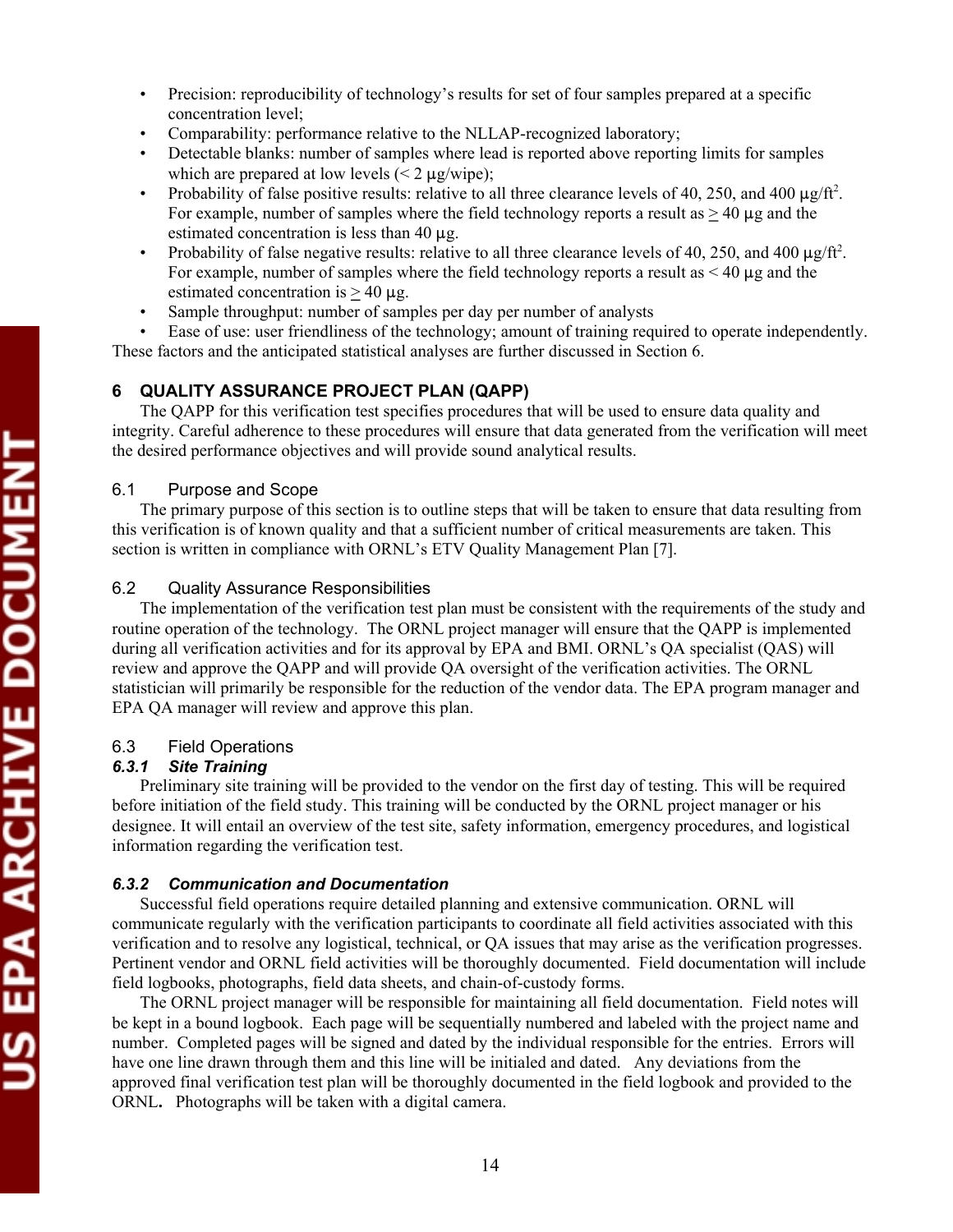#### 6.4 Performance and System Audits

The following audits will be performed during this verification.

#### *6.4.1 Technical Systems Audit*

Because the verification test will be conducted in Massachusetts, the ORNL QAS will not be able to perform an on-site surveillance during the test. However, the ORNL QAS will remotely provide oversight of the verification activities through four mechanisms: a management assessment checklist (to be completed by the ORNL project manager); email interviews with the project statistician that must be completed with 24 hours of receipt; survey for vendors to complete; and review of digital pictures of the verification activities that will be posted in near real-time on the ORNL ETV web site (www.ornl.gov/etv). This plan for remotely assessing the verification activities allows for inputs for multiple sources, so that the QAS will have an unbiased picture of how the study was conducted. The use of email will allow for spontaneous responses and follow-up questions.

#### *6.4.2 Data quality audit of the laboratory*

One of the requirements to become an NLLAP-recognized laboratory is routine quality audits. ORNL audited the laboratory during the analyses of the samples and found that the lab was proficient in following its procedures.

#### *6.4.3 Surveillance of Technology Performance*

During verification testing, ORNL staff will observe the operation of the field technology, such as observing the vendor operations, photo-documenting the test site activities, surveying calibration procedures, and reviewing sample data. The observations will be documented in a laboratory notebook. The verification report will contain the exact protocols used by the vendor during testing.

#### 6.5 Quality Assurance Reports

QA reports provide the necessary information to monitor data quality effectively. It is anticipated that the following types of QA reports will be prepared as part of this verification.

#### *6.5.1 QC Reports of Sample Preparation*

As described in Sections 4.2.1 and 4.2.2, both RTI and UC analyzed a portion of the prepared samples to confirm the accuracy and precision of the sample preparation. The concentrations of the samples prepared by RTI were through independent confirmation through the ELPAT proficiency testing process. UC prepared an additional 24 samples (5% of the total number ordered). UC extracted and analyzed the samples following internal procedures (nitric/hydrochloric acid extraction, followed by atomic absorption spectrometry - see EPA 1996) and provided those results to ORNL. For the 24 samples (eight at each of the three clearance levels), the average percent recovery (i.e., UC measured concentration/UC estimated concentration x 100%) was 97% (median value = 96%, standard deviation =  $3\%$ , range = 93% to 102%). (102%), but both values within the data quality r Additionally, 42 randomly-selected samples (14 at each of the three clearance levels) were analyzed an by EPA Region 1 laboratory, as an independent quality control check of the accuracy and precision of UC's sample preparation procedure (nitric acid digestion followed by ICP/AES analysis - see EPA 1996). The average percent recovery (EPA Region 1 reported concentration/UC estimated concentration  $x$  100%) was 90% (median 89%, standard deviation = 2%), with a range of values from 86% to 93%. The average recovery determined from the EPA Region 1 analyses (90%) was lower than that which was determined by UC (102%), but both values were within the data quality requirement of  $100 \pm 10\%$ .

#### *6.5.2 QAS Surveillance Report*

The QAS will prepare a comprehensive report of the verification activities, based on her remote observations.

#### *6.5.3 Status Reports*

ORNL will regularly inform the EPA and BMI project managers of the status of the verification. Project progress, problems and associated corrective actions, and future scheduled activities associated with the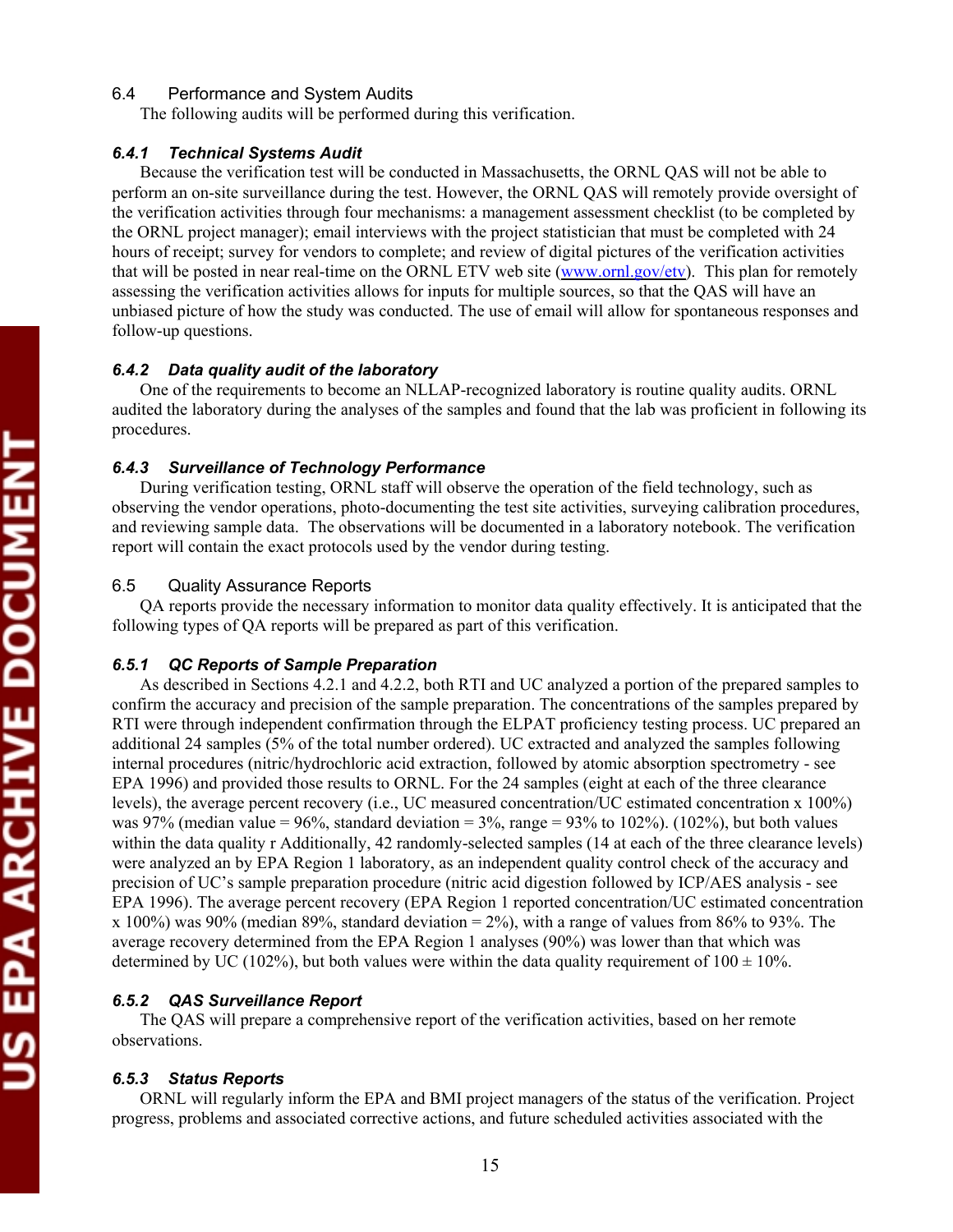verification test will be discussed. When problems occur, the vendor and ORNL will discuss them, estimate the type and degree of impact, describe the corrective actions taken to mitigate the impact and to prevent a recurrence of the problems, and discuss with BMI/EPA, as necessary. Major problems will be documented in the field logbook.

## *6.5.4 Audit Reports*

Any additional QA audits or inspections, such as those conducted by interested visitors, that take place while the verification test is being conducted will be formally reported by the auditors to the ORNL project manager, who will forward them to the BMI project lead. Informal reporting of audit results will be reported immediately to BMI through a phone call, personal communication, or email.

## 6.6 Corrective Actions

Routine corrective action may result from common monitoring activities, such as:

- Performance evaluation audits
- Technical systems audits
- Calibration procedures

If the problem identified is technical in nature, the individual vendor will be responsible for seeing that the problem is resolved. If the issue is one that is identified by ORNL, the identifying party will be responsible for seeing that the issue is properly resolved. All corrective actions will be documented. Any occurrence that causes discrepancies from the verification test plan will be noted in the technology verification report.

# 6.7 Laboratory Quality Control Checks

Internal quality control (QC) samples were analyzed by DataChem to indicate whether or not the samples were analyzed properly. A summary of QC samples include: initial calibration, continuing calibration verification, and analysis of known samples. This data was reviewed by ORNL as part of the data validation process. No discrepancies were noted in the data validation records.

# 6.8 Data Management

The vendor, ORNL, BMI, and EPA each have distinct responsibilities for managing and analyzing verification data. The vendor is responsible for obtaining, reducing, interpreting, validating, and reporting the data associated with their technology's performance. These data should be reported on the chain-of-custody. Vendor results will be due to ORNL at the conclusion of a day's field activities. The vendor's final report will be due to ORNL one week after the verification. Any discrepancies between the originally reported result and the final result must be described. ORNL is responsible for managing all the data and information generated during the verification test. BMI and ORNL are responsible for analysis and verification of the data. EPA will review the data in the verification report.

# 6.9 Data Reporting, Validation, and Analysis

To maintain good data quality, specific procedures will be followed during data reduction, review, and reporting. These procedures are detailed below.

# *6.9.1 Data Reporting*

Data reduction refers to the process of converting the raw results into a concentration which will be used for evaluation of performance. The procedures to be used will be technology dependent, but the following is required for data reporting:

- The concentration unit will be  $\mu$ g of lead/wipe.
- If no lead is detected, the concentration will be reported as less than the reporting limits of the technology, with the reporting limits stated (e.g.,  $\leq$  20  $\mu$ g/wipe). A result reported as "0" will not be accepted.

# *6.9.2 Data Validation*

Validation determines the quality of the results relative to the end use of the data. ORNL was responsible for validating the laboratory data. (Note that the vendor is responsible for validating its own data prior to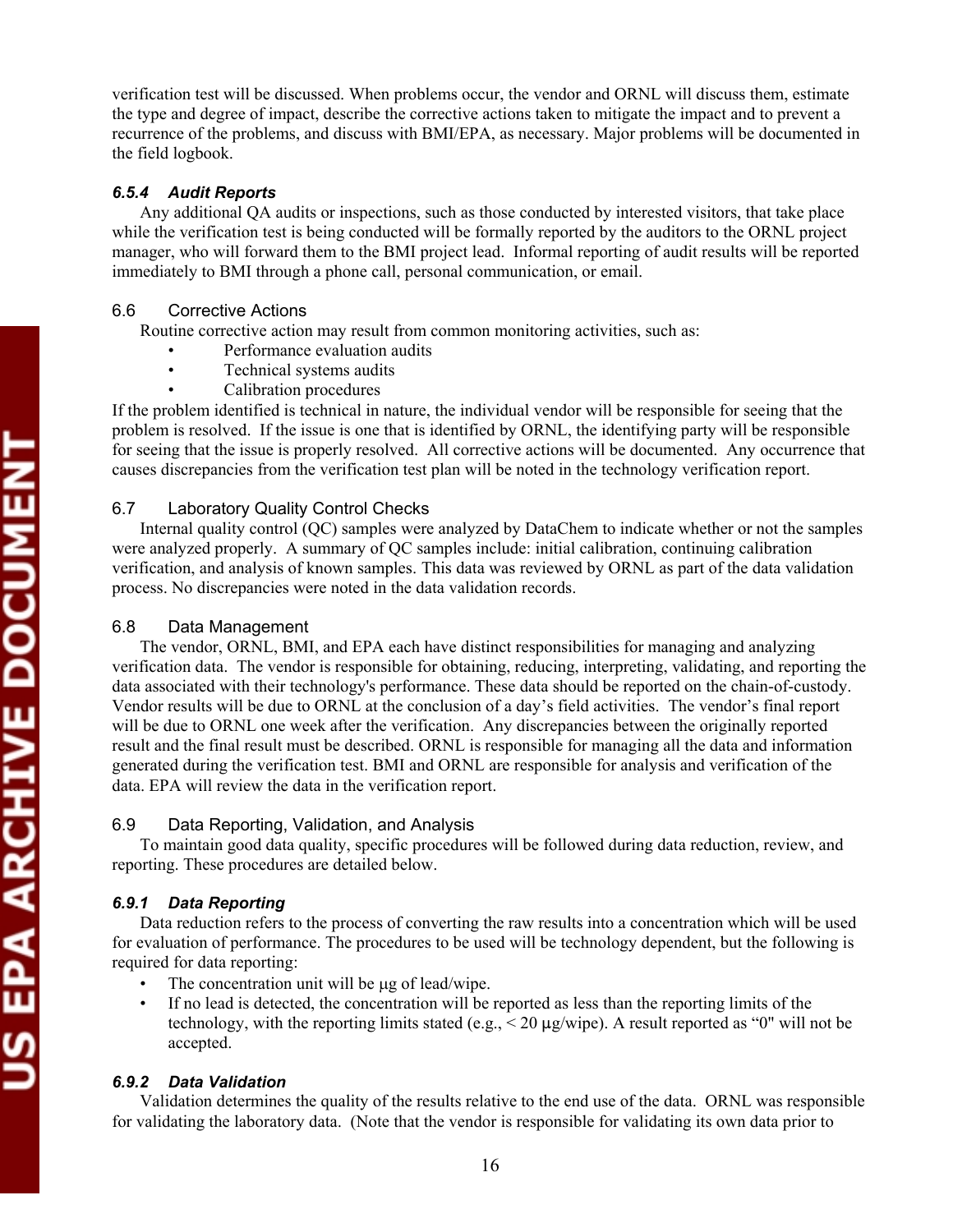final submission.) Several aspects of the data (listed below) that were reviewed. The findings of the review are documented in the validation records.

#### *6.9.2.1 Completeness of Laboratory Records*

This qualitative review ensures that all of the samples that were sent to the laboratory were analyzed, and that all of the applicable records and relevant results are included in the data package.

#### *6.9.2.2 Holding Times*

The dust wipe samples will not require refrigeration or other preservation techniques. The method requirement is that the samples be prepared within 6 months of collection, which was met.

#### *6.9.2.3 Correctness of Data*

So as not to bias the assessment of the technology's performance, errors in the laboratory data will be corrected as necessary. Corrections may be made to data that has transcription errors, calculation errors, and interpretation errors. These changes will be made conservatively, and will be based on the guidelines provided in the method used. The changes will be justified and documented in the validation records. No changes were made to the laboratory data.

#### *6.9.2.4 Correlation Between Samples within a Concentration Set*

Normally, one would not know if a single sample result was "suspect" unless (a) the sample was a spiked sample, where the concentration is known or (b) a result was reported and flagged by the laboratory as suspect for some obvious reason (e.g., no quantitative result was determined). The experimental design implemented in this verification study will provide an additional indication of the abnormality of data through the inspection of the set of four results for samples prepared at a specific concentration. Criteria has been established to determine if data is suspect. Data sets will be considered suspect if the percent relative standard deviation for a set of four similarly-prepared samples was greater than 50%, because this criteria would indicate imprecision. These data would be flagged so as not to bias the assessment of the technology's performance. Precision and accuracy evaluations may be made with and without these suspect values to represent the best and worst case scenarios. If both the laboratory and the vendor report erratic results, the data may be discarded if it is suspected that the erratic results are due to a sample preparation error.

#### *6.9.2.5 Evaluation of QC Results*

QC samples were analyzed by the NLLAP-laboratory with every batch of samples to indicate whether or not the samples were analyzed properly. Performance on these samples was reviewed and no major findings were noted in the validation records.

#### *6.9.2.6 Evaluation of Spiked Sample Data*

Spiked samples are samples containing known concentrations of analyte(s). For this verification test, all of the samples are considered spiked samples.

#### *6.9.3 Data Analysis for Verification Factors*

This section contains a list of the six primary performance verification factors to be evaluated for both the field technology and the NLLAP-recognized laboratory.

#### *6.9.3.1 Precision*

Precision, in general, refers to the degree of mutual agreement among measurements of the same materials and contaminants. Environmental applications often involve situations where "measurements of the same materials" can take on a number of interpretations. In environmental applications, precision is often best specified as a percentage of contaminant concentration. The following lists several possible interpretations of precision for environmental applications.

1) The precision involved in repeated measurements of the same sample without adjusting the test equipment.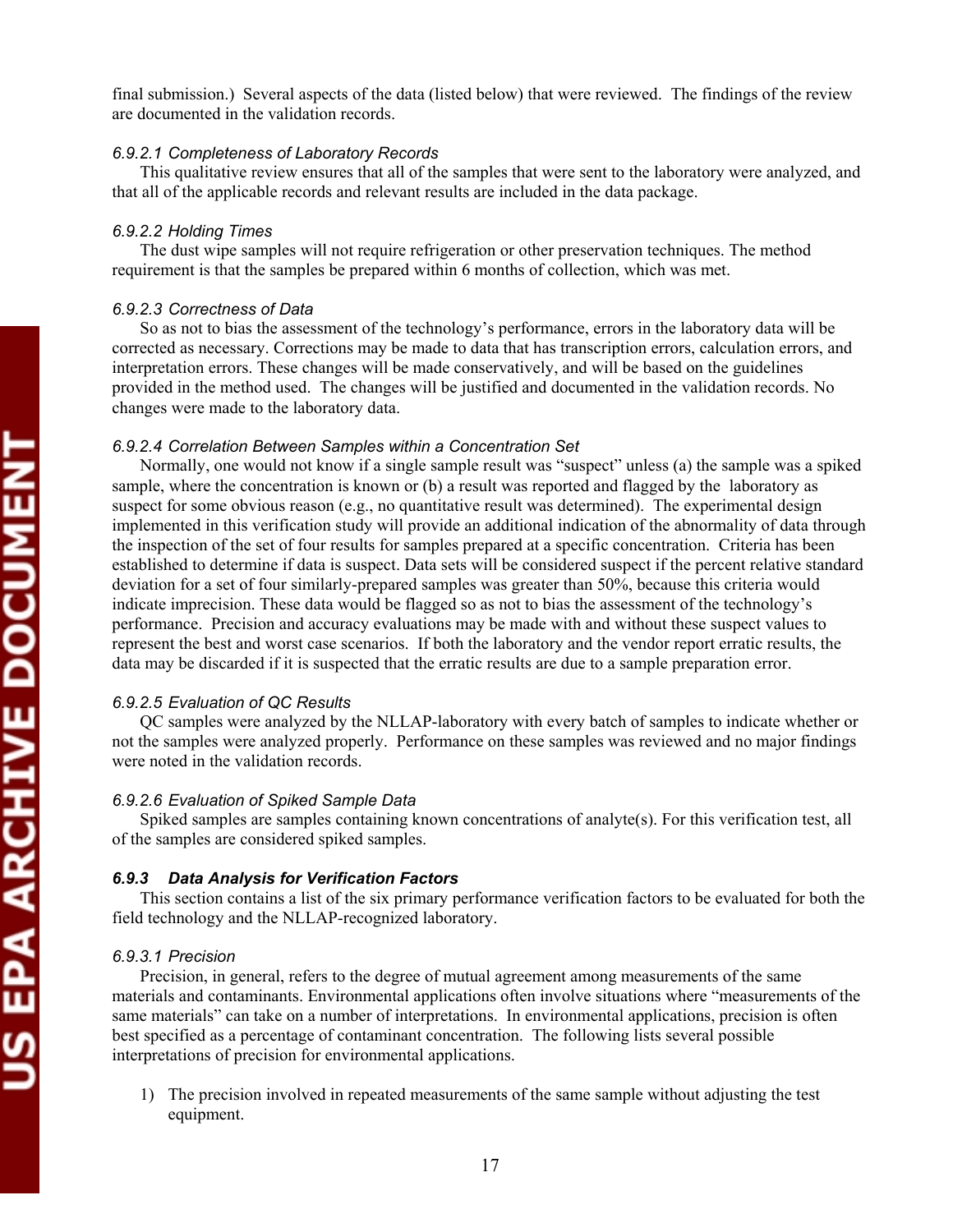- 2) The precision involved in repeated measurements of the same sample after reset, repositioning, or recalibration of the test equipment or when using different equipment of the same technology.
- 3) The precision of measurements due to spatial variability of dust samples from adjacent locations.
- 4) The precision characteristics of a specific technology in determining contamination at a specific site or at an arbitrary site.

In general, users of the technology will want to be assured that measurement variability in 1) and 2) is small. Measurement variability due to spatial variability described in 3) is likely to be site specific and is minimized in this verification by using samples prepared under homogeneous conditions. The measurement variability discussed in 4) is perhaps of most interest as it includes measurement variability resulting from possible differences in the design activities and effects of environmental conditions such as temperature that would vary from one site characterization to another as well as site and technology specific sources.

The strength of this verification's experimental design is that since an equal number of similar samples will be selected from a homogeneous population at every concentration level, an equal number of precision comparisons can be made.

Precision for this verification will be estimated by the variance, or standard deviation from the measured data. If "n" lead concentration measurements are represented by  $Y_1, Y_2, ..., Y_n$ , the estimated variance about their average value " $\overline{Y}$ " is calculated by:

$$
S^{2} = \frac{1}{n-1} \sum_{k=1}^{n} (Y_{k} - \overline{Y})^{2}
$$

The standard deviation is the square root of  $S<sup>2</sup>$  and will be analyzed to see if the precision values are a function of lead concentration levels. The estimated  $S<sup>2</sup>$  values will also be compared by F-tests to those values reported on the ELPAT certificate and by UC. To express the reproducibility relative to the average lead concentration, percent relative standard deviation (RSD) is used to quantify precision, according to the following equation:

### *RSD = (standard deviation / average concentration) x 100%*

Standard deviations estimated at each concentration level can be used to establish the relationship between the uncertainty and the average lead concentration. The overall RSD is characterized by two summary values:

- $mean$  i.e., average;
- range  $-$  i.e., the highest and lowest RSD values that were reported.

The average RSD may not be the best representation of precision, but it is reported for convenient reference. An average RSD value less than 10% indicates that the measurements are very precise. RSDs greater than 20% should be viewed as indicators of larger variability and possibly non-normal distributions. The uncertainty in the analytical measurements will include influences from both the preparation (such as extraction) and measurement steps.

#### *6.9.3.2 Accuracy*

Accuracy is a measure of how close the measured lead concentrations are to estimated values of the true concentration. The estimated values for the ELPAT samples are the certificate values that are reported on the certificate of analysis sheet provided with the samples (see Appendix B for an example). The ELPAT certificate values represent an average concentration determined by more than 100 accredited laboratories that participated in previous rounds of ELPAT testing. The UC estimated value is the concentration reported by UC for individual samples, calculated by the amount of NIST-traceable material loaded on the dust wipes. The accuracy and precision of the UC value was assessed by an independent laboratory analyzing randomly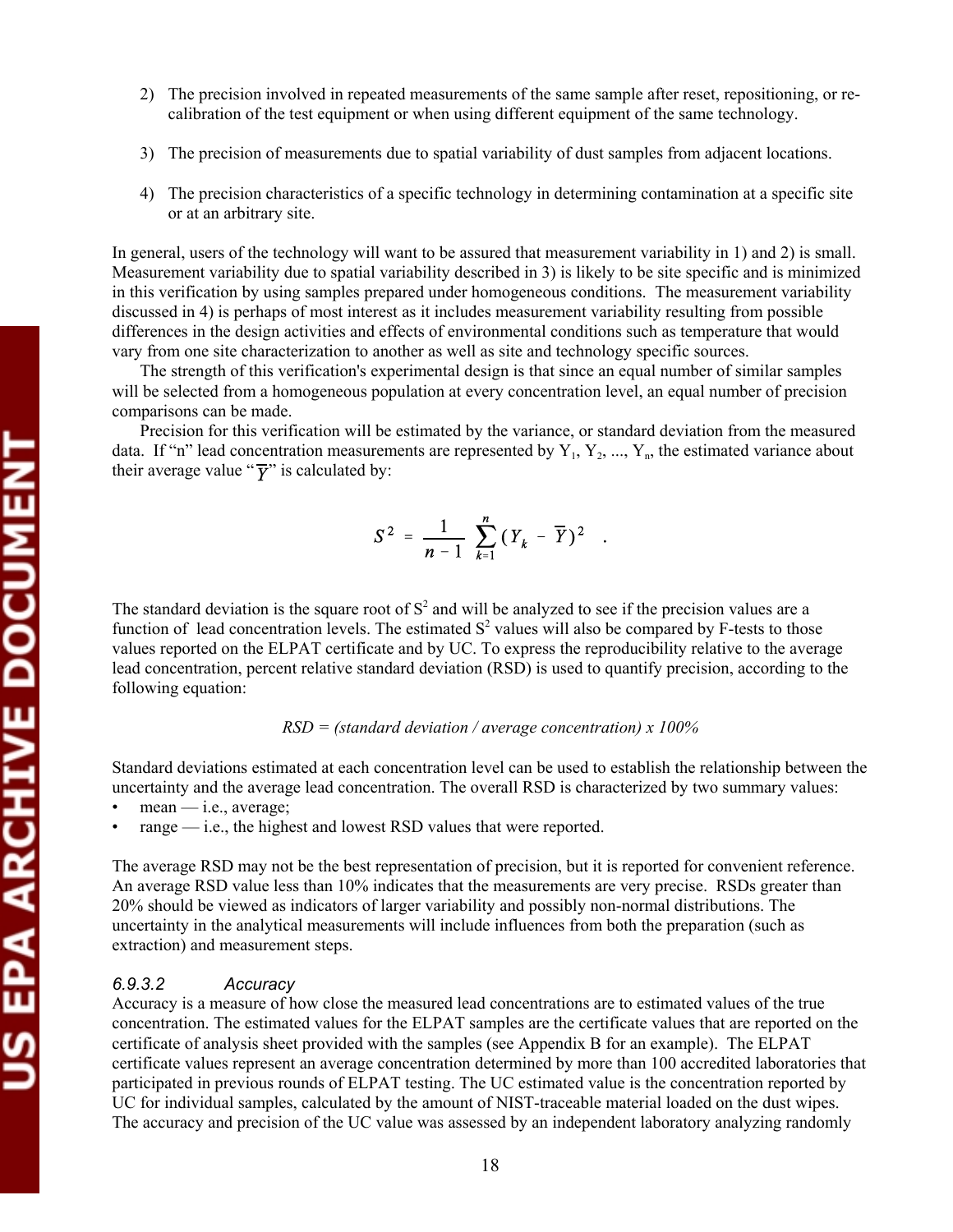selected QC samples. An EPA laboratory in Region 1 analyzed 10% of the total number of samples prepared by UC at each of the three concentration levels and confirmed that the process used to prepare the samples met the pre-determined data quality objective of accuracy within  $a \pm 10\%$  interval of the estimated value.

Accuracy of the technology measurements will be statistically tested using t-tests or non-parametric tests at the 5% significance level. These statistical tests will compare the average results with the overall estimated values using the precision of the sample measurements. Bias will then be quantified by computing the percent recovery for four similar samples or a single sample using the equation:

$$
percent recovery = [measured amount(s)/estimated value] \times 100\%
$$
 (Eq. 2)

Accuracy will be assessed using both the ELPAT and UC estimated concentrations, with the results reported separately. The comparison to the ELPAT value represents how close the technology reported results to the consensus value, which represents the amount of "recoverable" lead in the sample. Because the UC estimated values are the gravimetric values, the comparison to the UC samples represents how close the technology reported results to an absolute lead value. The UC analysis will reveal any bias imposed by the tested sampling and analytical method.

The optimum percent recovery value is 100%. Percent recovery values greater than 125% indicate results that are biased high, and values less than 75% indicate results that are biased low. A small but statistically significant bias may be detectable for a field technology if precision is high (i.e., low standard deviation). Bias within the acceptable range can usually be corrected to 100% by modification of calibration methods. But the field technology can still have acceptable bias with an average percent recovery in the interval of 75% to 125%.

#### *6.9.3.3 Detectable Blanks*

Twenty samples in the study were prepared at  $\leq 2 \mu g/wipe$ , below the anticipated reporting limits of both the field technologies and the laboratory. Any reported lead for these samples will be considered a "detectable blank".

#### *6.9.3.4 False Positive/False Negative Results*

A false positive (fp) result is one in which the technology detects lead in the sample above a clearance level when the sample actually contains lead below the clearance level [8]. A false negative (fn) result is one in which the technology indicates that lead concentrations are less than the clearance level when the sample actually contains lead above the clearance level [8]. For example, if the technology reports the sample concentration to be 35  $\mu$ g/wipe, and the true concentration of the sample is 45  $\mu$ g/wipe, the technology's result would be considered a fn. Accordingly, if the technology reports the result as 45  $\mu$ g/wipe and the true concentration is 35  $\mu$ g/wipe, the technology's result would be a fp.

A primary objective for this verification test is to assess the performance of the technology at each of the three clearance levels of 40, 250, and 400  $\mu$ g/wipe, and estimate the probability of the field technology reporting a fp or fn result. For each clearance level, the probabilities of fn will be estimated as curves that depend on a range of concentrations reported about the clearance level. These error probability curves will be calculated from the results on the 60 UC samples at concentrations  $\pm$  10% of each clearance level. In order to generate probability curves to model the likelihood of false negative results, it will be assumed that the estimated concentration provided by UC is the true concentration. However, this evaluation does not include the gravimetric preparation uncertainty in the UC estimated concentration. This error is likely to be much smaller than other sources of measurement error (e.g., extraction efficiency and analytical).

The fp/fn evaluation will also include a comparison to the ELPAT sample results. The "estimated" value for the UC and ELPAT samples are defined differently (Recall that the UC value is based on weight of the NIST-traceable material, while the ELPAT estimated value is the average analytical reported value from more than 100 accredited laboratories.) The UC sample estimated lead content is determined gravimetrically, which should be closer to the "true" concentration than an analytical measurement that includes preparation and instrumental errors. In contrast, determining the technology's fp/fn error rates relative to the ELPAT estimated concentrations represents a comparison to typical laboratory values. One limitation of using the ELPAT sample is that concentrations covered a wider overall distribution of lead levels. Thus, the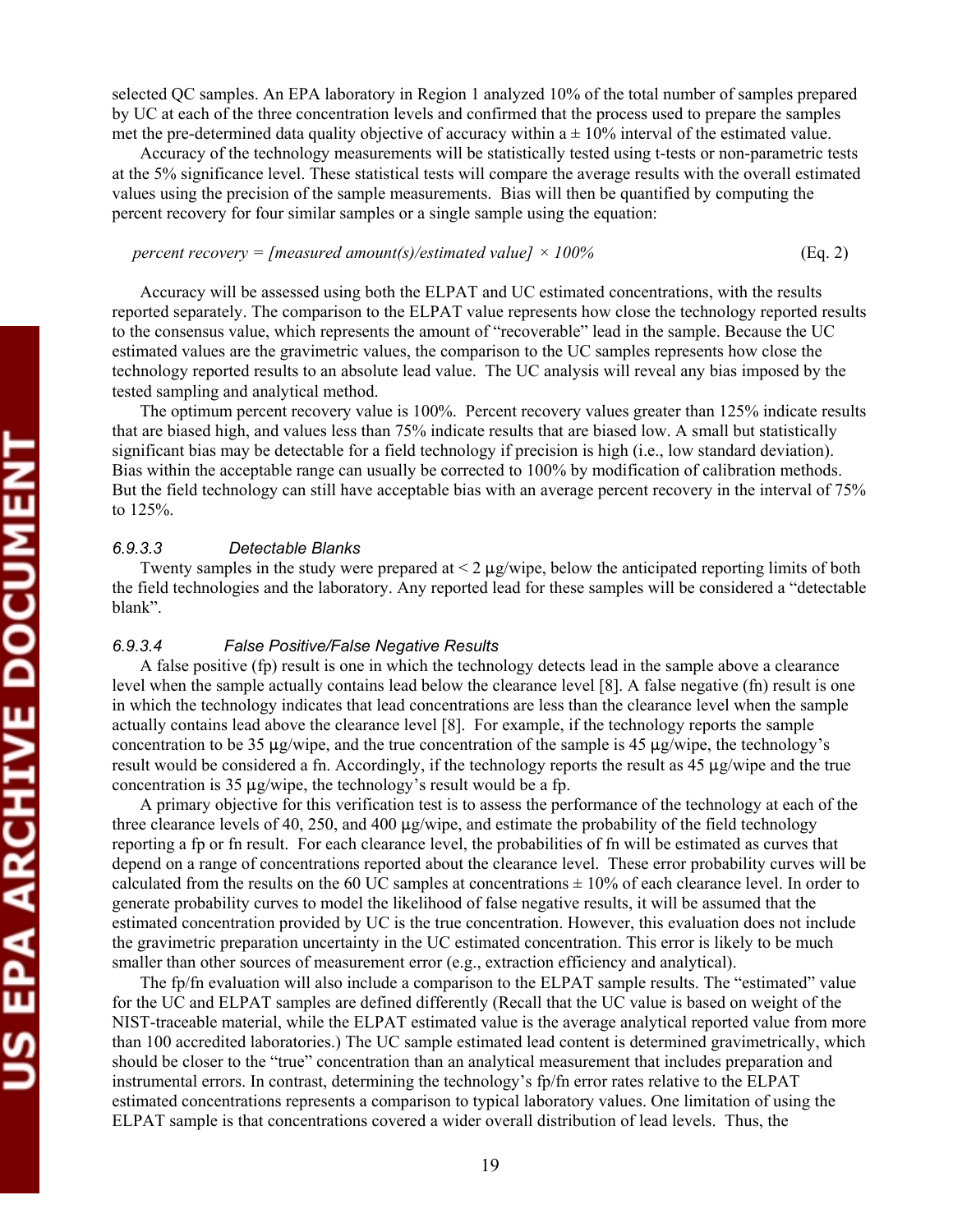availability of sample concentrations that were tightly (i.e.,  $+/-10\%$ ) clustered about the clearance levels was limited. In order to perform a broader fp/fn analysis, the range of lead levels in the ELPAT samples that bracketed the pertinent clearance levels will be extended to  $\pm$  25% of the target concentration.

### *6.9.3.5 Comparability*

Comparability refers to how well the field technology and the NLLAP-recognized laboratory data agree. The difference between accuracy and comparability is that accuracy is judged relative to a known value, comparability is judged relative to the results of a laboratory procedure, which may or may not report the results accurately. Comparing averages from similar samples measured by the technology with corresponding averages measured by the laboratory will be performed for all target concentration levels.

A correlation coefficient quantifies the linear relationship between two measurements [9]. The correlation coefficient is denoted by the letter *r*; its value ranges from  $-1$  to  $+1$ , where 0 indicates the absence of any linear relationship. The value  $r = -1$  indicates a perfect negative linear relation (one measurement decreases as the second measurement increases); the value  $r = +1$  indicates a perfect positive linear relation (one measurement increases as the second measurement increases). The slope of the linear regression line, denoted by the letter *m*, is related to *r*. Whereas *r* represents the linear association between the vendor and laboratory concentrations, *m* quantifies the amount of change in the vendor's measurements relative to the laboratory's measurements. A value of +1 for the slope indicates perfect agreement. Values greater than 1 indicate that the vendor results are generally higher than the laboratory, while values less than 1 indicate that the vendor results are usually lower than the laboratory.

# *6.9.3.6 Completeness*

Completeness refers to the amount of data collected from a measurement process expressed as a percentage of the data that would be obtained using an ideal process under ideal conditions. The completeness objective for data generated during this verification is 95% or better.

There are many instances which might cause the sample analysis to be incomplete. Some of these are:

- Instrument failure;
- Calibration requirements not being met;
- Elevated analyte levels in the method blank.

# **7 HEALTH AND SAFETY PLAN**

This section describes the specific health and safety procedures that will be used during the field work at the EPA Region 1 laboratory in North Chelmsford, MA.

# 7.1 Contact Information

The ORNL project manager will be Roger Jenkins, (865) 574-4871. The ORNL project statistician will be Chuck Bayne, (865) 574-3134. The ES&H Coordinator will be Fred Smith, (865) 574-4945. The ORNL Quality Assurance Specialist (QAS) will be Janet Wagner, (865) 576-8335. The US EPA Region 1 site contact will be Paul Carroll, (617) 918-8306.

# 7.2 Health and Safety Plan Enforcement

ORNL project manager and the ES&H Coordinator were responsible for developing the health and safety plan. The ORNL project manager will ultimately be responsible for ensuring that all verification participants understand and abide by the requirements of this HASP.

# 7.3 Site Access

Site training will be provided to the vendor prior to testing. The training will include a review of this health and safety plan. Because the test will be conducted in an EPA laboratory, standard procedures for the laboratory (such as use of safety glasses) will be followed, as required.

# 7.4 Waste Generation

The EPA Region 1 site contact will be responsible for ensuring that the chemical waste generated during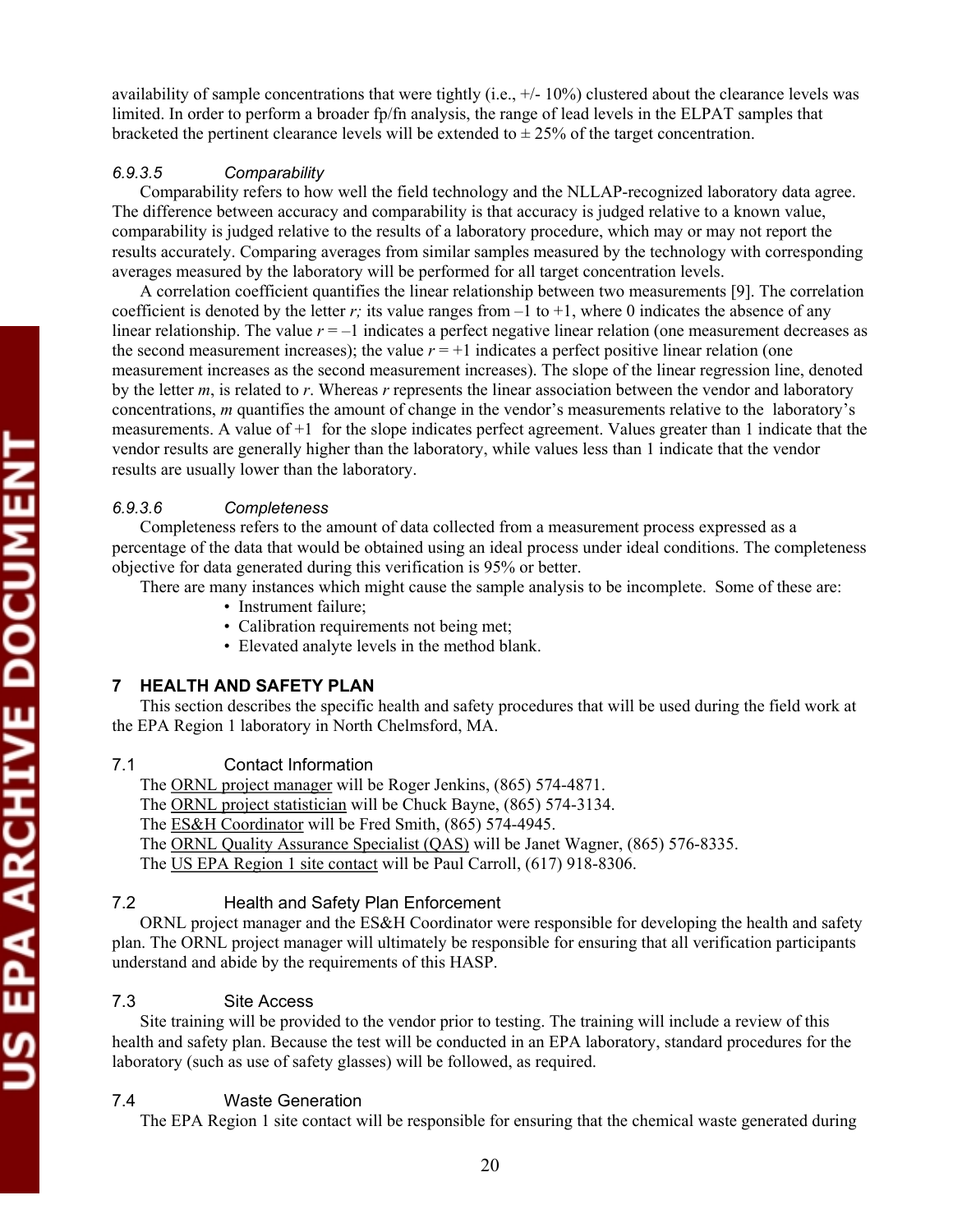the test is handled properly. Because the vendor has an x-ray fluorescence technology which does not require the use of chemicals for sample preparation, no hazardous waste should be generated. The used (i.e., analyzed) dust wipe samples will be shipped back to ORNL after the test.

# 7.5 Hazard Evaluation

 The technology vendor must provide their own personal protective equipment (PPE), based on the hazards associated with the operation of their technology. Although unlikely to be necessary, visitors will be provided with PPE if warranted. The hazard information provided below was gathered from the ORNL Material Safety Data Sheet (MSDS) web page and serves as a general guideline for the hazards likely to be encountered during this field test.

Lead will be the most prevalent chemical hazard at the verification test. Exposure to lead can cause eye, skin, and gastrointestinal irritation. If inhaled, it may cause a respiratory tract irritation. The highest concentration of lead in the dust samples will be  $1,500 \mu$ g, and most of the sample concentrations will be well below that level.

# 7.6 Personal Protection

PPE is appropriate to protect against known and potential health hazards encountered during routine operation of the technology systems. For this verification, Level D PPE is required. Level D provides minimal protection against chemical hazards. Level D PPE will be supplied by the individual technology vendor. It consists only as a work uniform, with gloves worn, where necessary. The only requirement for this verification test is appropriate work clothes, with no shorts or open-toed shoes. ORNL will provide visitors with PPE if necessary. If site conditions indicate that additional hazards are present, ORNL may recommend different or additional PPE to the vendor.

# 7.7 Physical Hazards

Physical hazards associated with field activities present a potential threat to on-site personnel. Dangers are posed by unseen obstacles, noise, and poor illumination. Injuries may result from the following:

- Accidents due to slipping, tripping, or falling
- Improper lifting techniques
- Moving or rotating equipment
- Improperly maintained equipment

Injuries resulting from physical hazards can be avoided by adopting safe work practices and by using caution when working with machinery.

#### 7.8 Fire

The following specific actions will be taken to reduce the potential for fire during site activities:

- No smoking in the building.
- Fire extinguishers will be maintained on-site.
- All personnel will be trained on the location and operation of the portable fire extinguishers.

• All personnel will be trained on the location of the phones and the number to call the fire department.

# 7.9 Mechanical, Electrical, Noise Hazards

Some technology-specific hazards may be identified once the vendor sets up their equipment. Proper hazards controls (i.e., guarding or markings) or PPE (i.e., ear plugs for noise hazards) will be implemented as necessary.

Electrical cables represent a potential tripping hazards. When practical, cables will be placed in areas of low pedestrian travel. If necessary, in high pedestrian travel areas, covers will be installed over cables.

# 7.10 Medical Support

Once on-site, ORNL will discuss medical options with the EPA Region 1 site contact and provide the information to the vendor during the site training.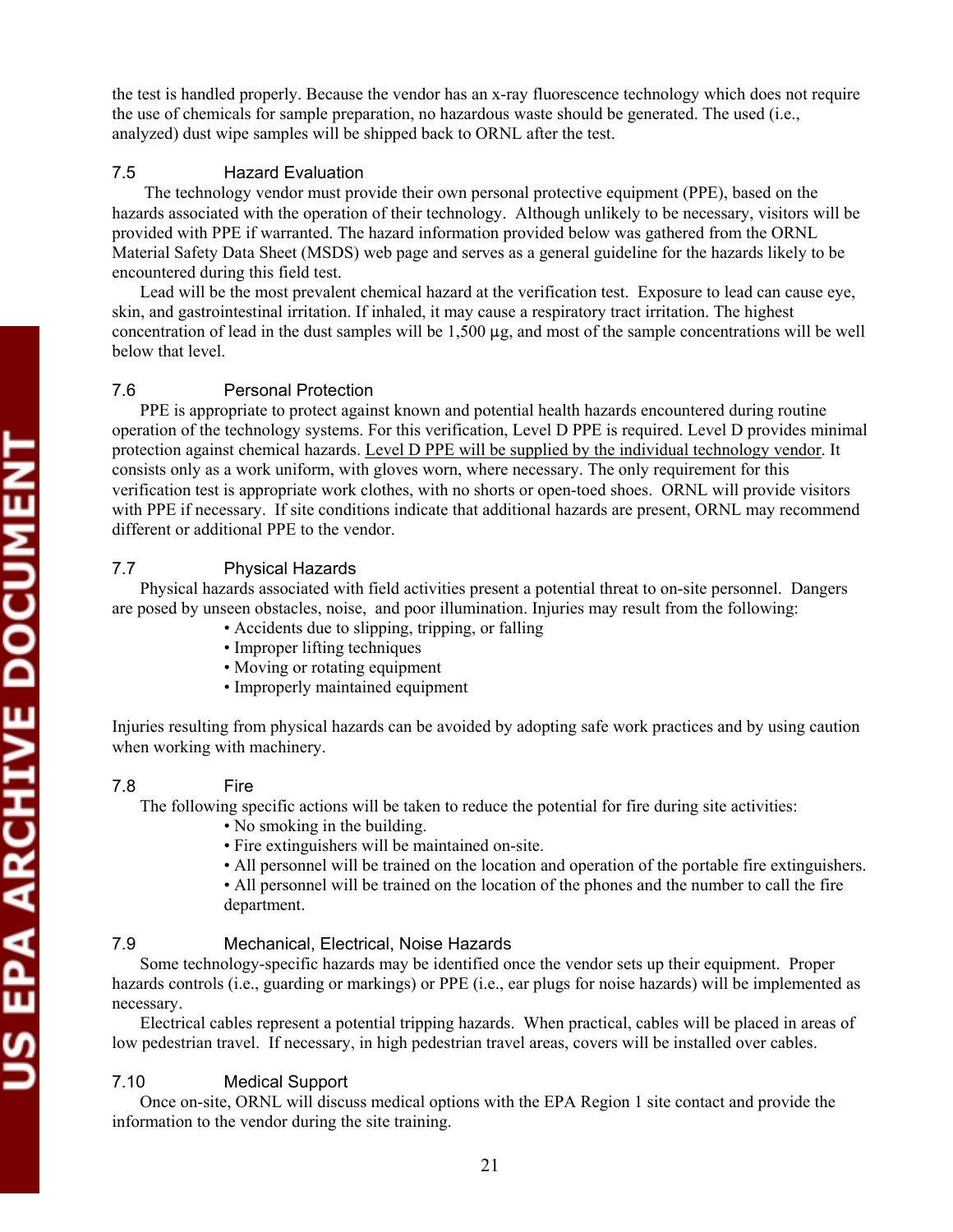# 7.11 Environmental Surveillance

The ORNL project manager will be responsible for surveying the site before, during, and after the verification test. Appropriate personnel (e.g., ES&H Coordinator, EPO, etc.) will be contacted to assist with any health or safety concerns.

# 7.12 Safe Work Practices

The vendor will provide the required training and equipment for their personnel to meet safe operating practice and procedures. The individual technology vendor and their company are ultimately responsible for the safety of their workers.

The following safe work practices will be implemented at the site for worker safety:

- Eating, drinking, chewing tobacco, and smoking will be permitted only in designated areas;
- Wash facilities will be utilized by all personnel before eating, drinking, or toilet facility use;
- PPE requirements (See Section 7.6) will be followed.

# 7.13 Complaints

All complaints should be filed with the ORNL project manager. All complaints will be treated on an individual basis and investigated accordingly. Complaints will be documented and reported to BMI.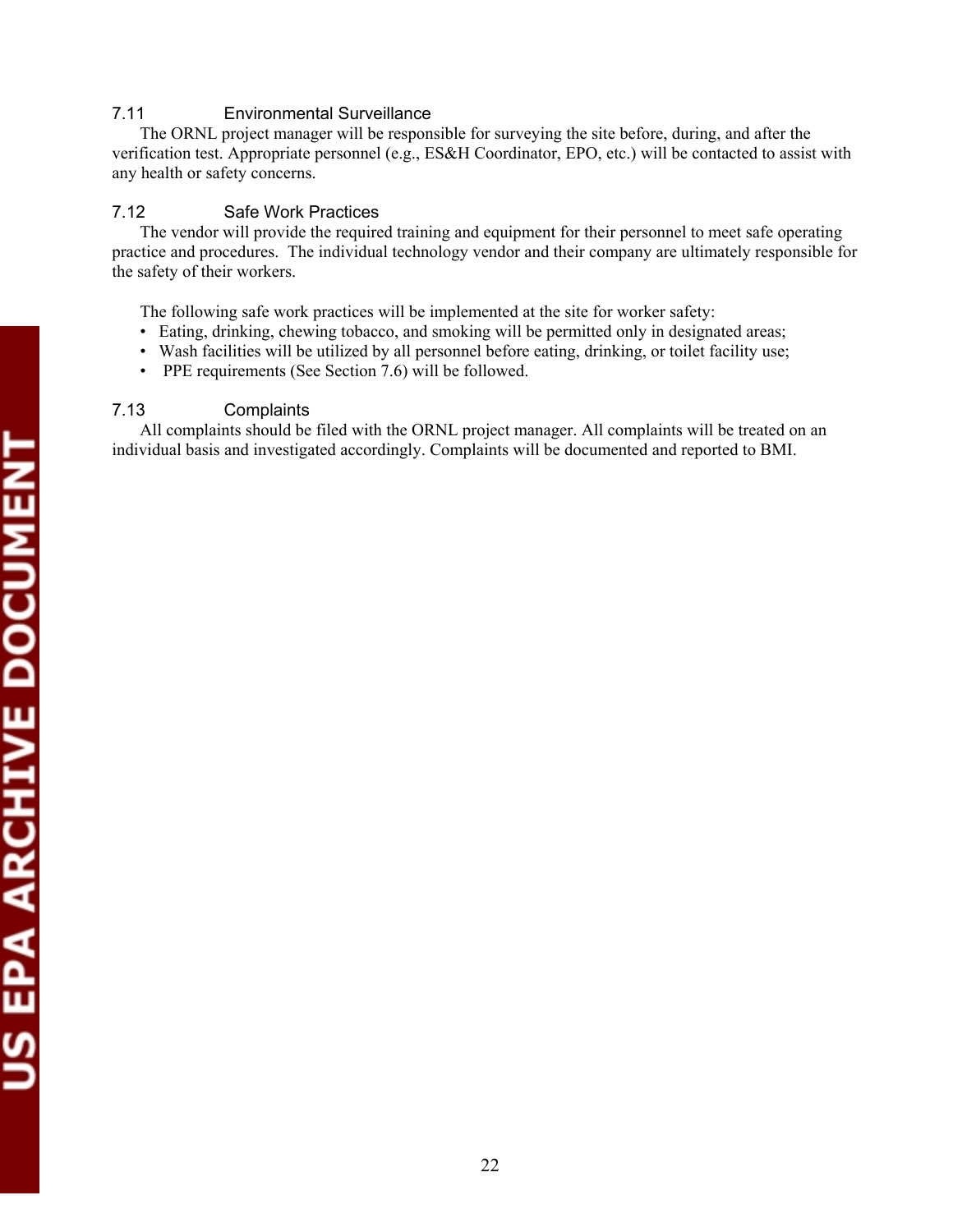#### **REFERENCES**

- [1] Code of Federal Regulations. 2001. "*Identification of Dangerous Levels of Lead*", Final Rule, 40 CFR Part 745, January.
- [2] American Society for Testing and Materials. 1996. "Specification E1792-96a: Standard Specification for Wipe Sampling Materials for Lead in Surface Dust" in *ASTM Standards on Lead Hazards Associated with Buildings.* West Conshohocken, PA.
- [3] Ashley, K., K. Mapp, and M. Millson. 1998. "Ultrasonic Extraction and Field-Portable Anodic Stripping Voltammetry for the Determination of Lead in Workplace Air Samples." *AIHA Journal*. 59(10), 671 679.
- [4] EPA (U.S. Environmental Protection Agency). 1996. "Method 3050B-1: Acid Digestion of Sediment, Sludge, and Soils." In *Test Methods for Evaluating Solid Waste: Physical/ Chemical Methods, Update II.*  SW-846. U.S. Environmental Protection Agency, Washington, D.C., December.
- [5] EPA (U.S. Environmental Protection Agency). 1996. "Method 6010B-1: Inductively Coupled Plasma-Atomic Emission Spectrometry." In *Test Methods for Evaluating Solid Waste: Physical/ Chemical Methods, Update II.* SW-846. U.S. Environmental Protection Agency, Washington, D.C., December.
- [6] American Society for Testing and Materials. 1998. "Practice E1644: Standard Practice for Hot Plate Digestion of Dust Wipe Samples for the Determination of Lead" in *ASTM Standards on Lead Hazards Associated with Buildings.* West Conshohocken, PA.
- [7] ORNL (Oak Ridge National Laboratory). 1998. *Quality Management Plan for the Environmental Technology Verification Program's Site Characterization and Monitoring Technologies Pilot.* QMP-X-98-CASD-001, Rev. 0. Oak Ridge National Laboratory, Oak Ridge, Tenn., November.
- [8] Keith, L.H., G. L. Patton, D.L. Lewis and P.G. Edwards. 1996. *Chapter 1: Determining What Kinds of Samples and How Many Samples to Analyze*, pp. 19. In Principles of Environmental Sampling, Second Edition, Edited by L. H. Keith, ACS Professional Reference Book, American Chemical Society, Washington, DC.
- [9] Draper, N. R., and H. Smith. 1981. *Applied Regression Analysis.* 2nd ed. John Wiley & Sons, New York.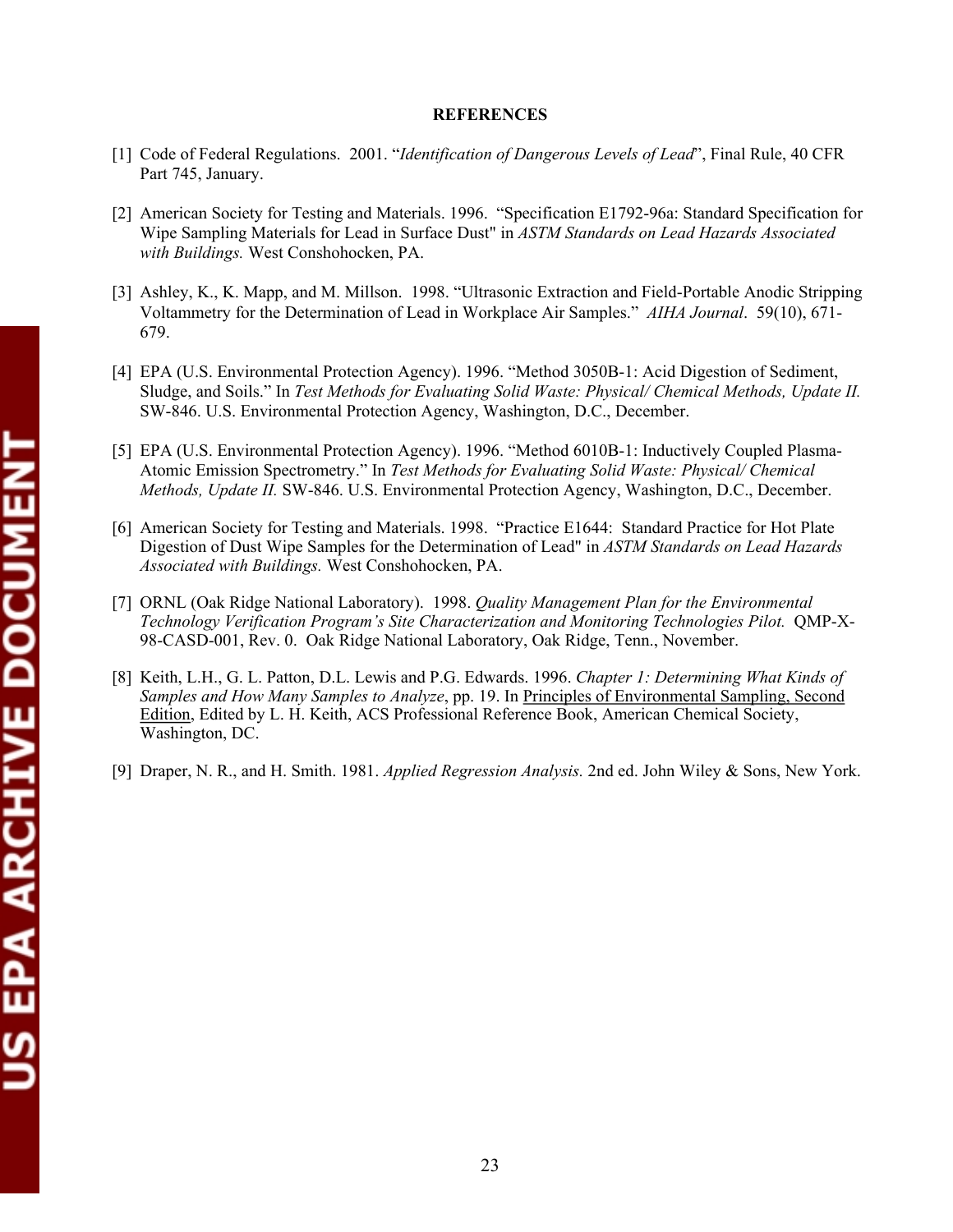# **APPENDIX A**

**LABORATORY STANDARD OPERATING PROCEDURES** 

Supplied by: DataChem (Cincinnati, Ohio)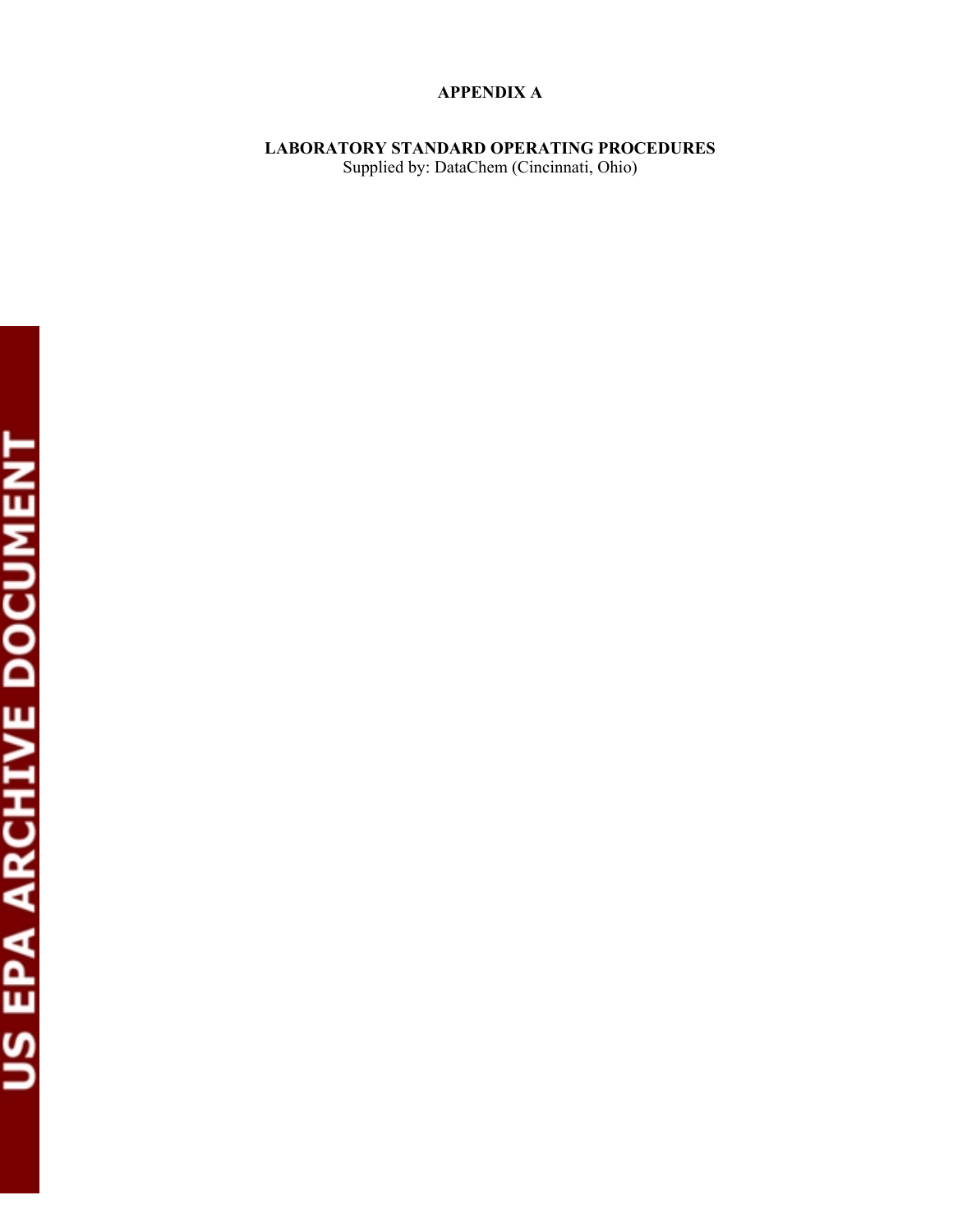## **APPENDIX B**

**ELPAT CERTIFICATE OF ANALYSIS SHEET**  Supplied by: American Industrial Hygiene Association